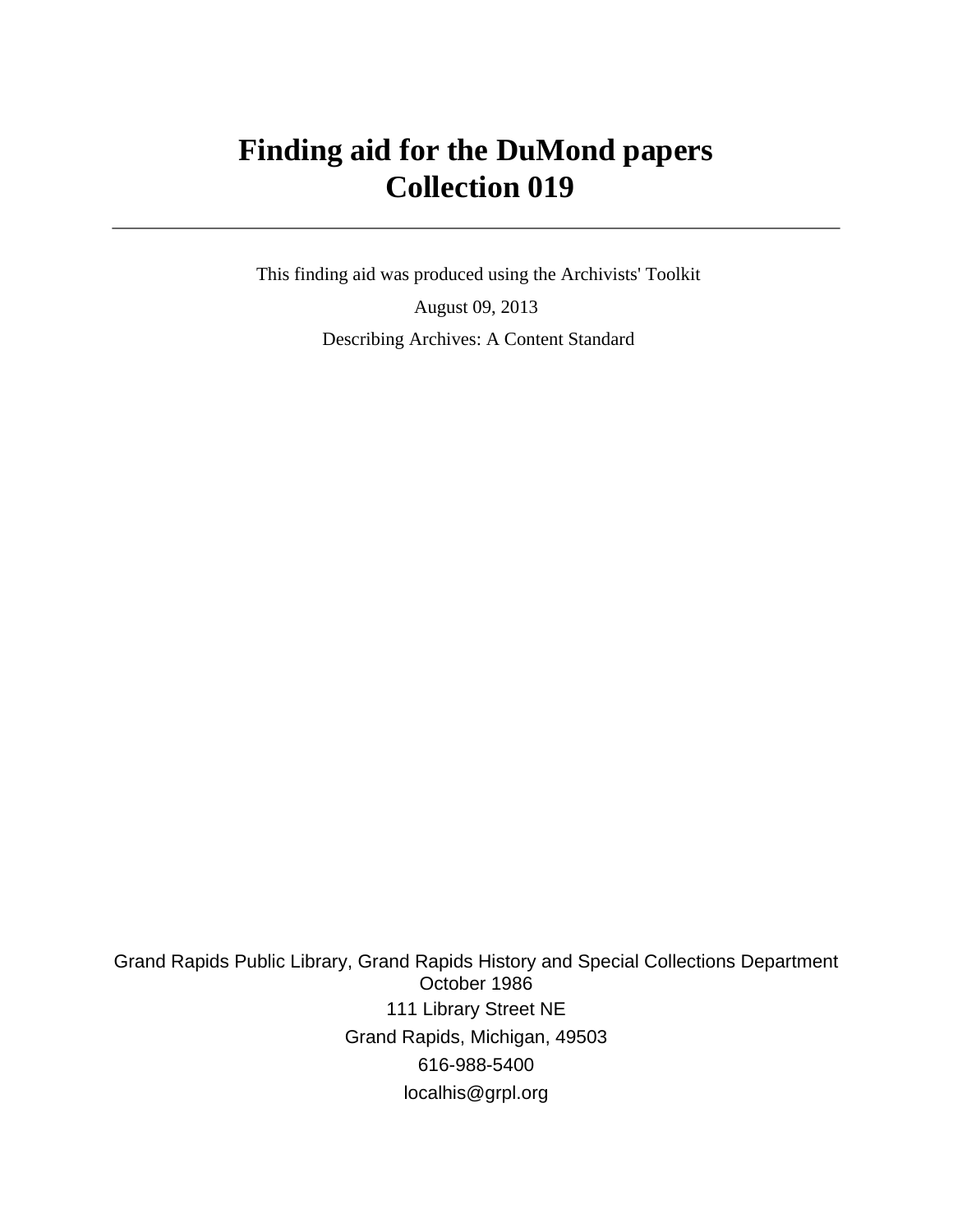# **Table of Contents**

. . . . . . . . . . . .

 $\overline{a}$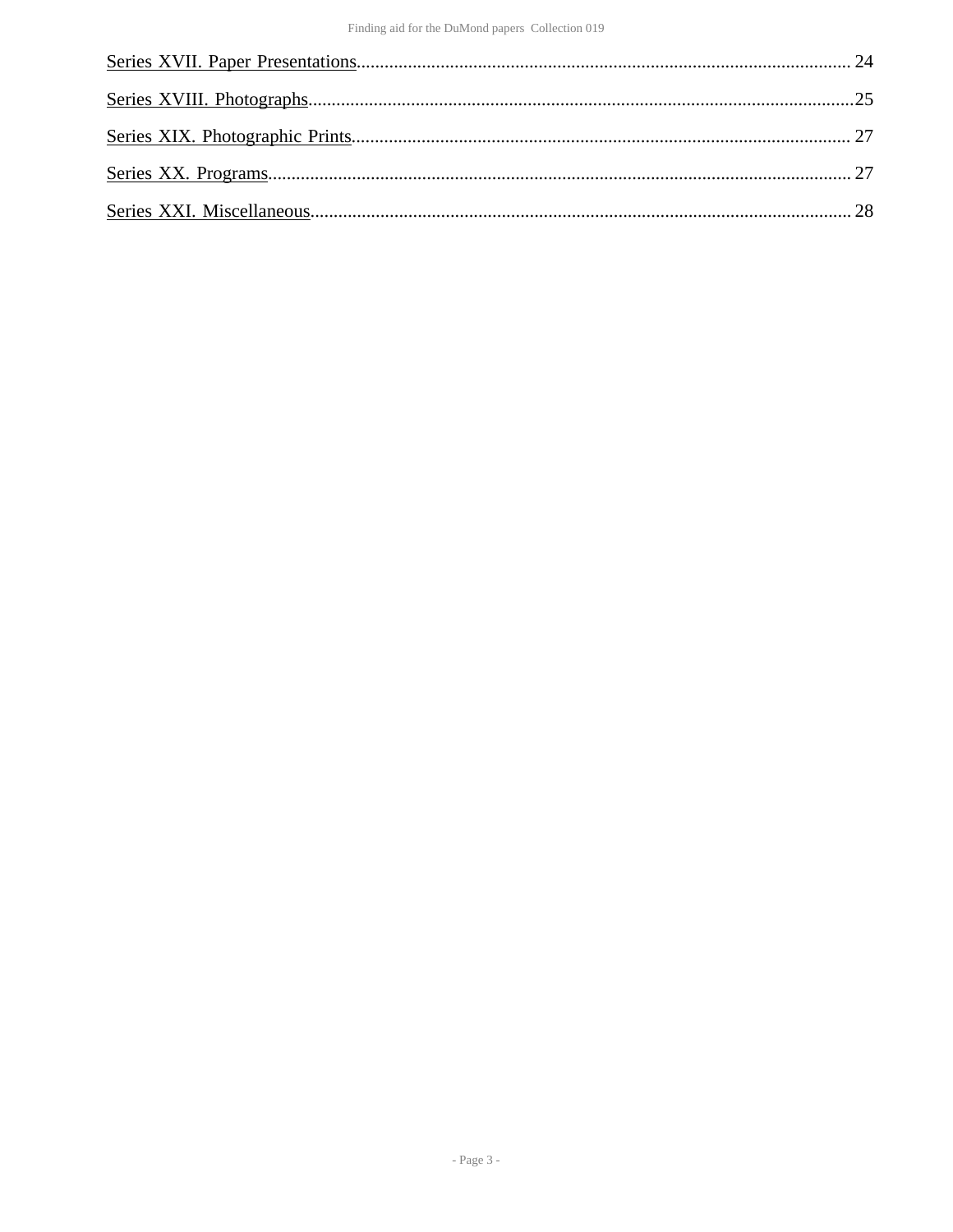# <span id="page-3-0"></span>**Summary Information**

| <b>Repository</b> | Grand Rapids Public Library, Grand Rapids History and Special<br><b>Collections Department</b>                                                                                                                                                                                                                                                                                                                                                                                                                                                                                                                                                                                                                                                                                                     |
|-------------------|----------------------------------------------------------------------------------------------------------------------------------------------------------------------------------------------------------------------------------------------------------------------------------------------------------------------------------------------------------------------------------------------------------------------------------------------------------------------------------------------------------------------------------------------------------------------------------------------------------------------------------------------------------------------------------------------------------------------------------------------------------------------------------------------------|
| <b>Title</b>      | Frank Lee DuMond papers                                                                                                                                                                                                                                                                                                                                                                                                                                                                                                                                                                                                                                                                                                                                                                            |
| Date [inclusive]  | 1926-1978                                                                                                                                                                                                                                                                                                                                                                                                                                                                                                                                                                                                                                                                                                                                                                                          |
| <b>Extent</b>     | 4.48 Linear feet Ten boxes                                                                                                                                                                                                                                                                                                                                                                                                                                                                                                                                                                                                                                                                                                                                                                         |
| Language          | English                                                                                                                                                                                                                                                                                                                                                                                                                                                                                                                                                                                                                                                                                                                                                                                            |
| <b>Abstract</b>   | Frank Lee DuMond (1898-1989) was the curator of education<br>(1923-1932) and director (1932-1964) for the Grand Rapids Public<br>Museum. This collection includes correspondence, published papers<br>and notes and photographs reflecting his wide interests in conservation,<br>as well as his professional activities. Additionally, he was a research<br>historian and active in numerous Grand Rapids, Kent County and<br>Michigan organizations, including serving on the boards of directors<br>of the Historical Society of Michigan, the Kent County Chapter of the<br>American Red Cross, the Grand Rapids Civic Theatre and the Salvation<br>Army Advisory Board. Some non-Grand Rapids & Michigan materials<br>reflect DuMond's interest in Abraham Lincoln and other national topics. |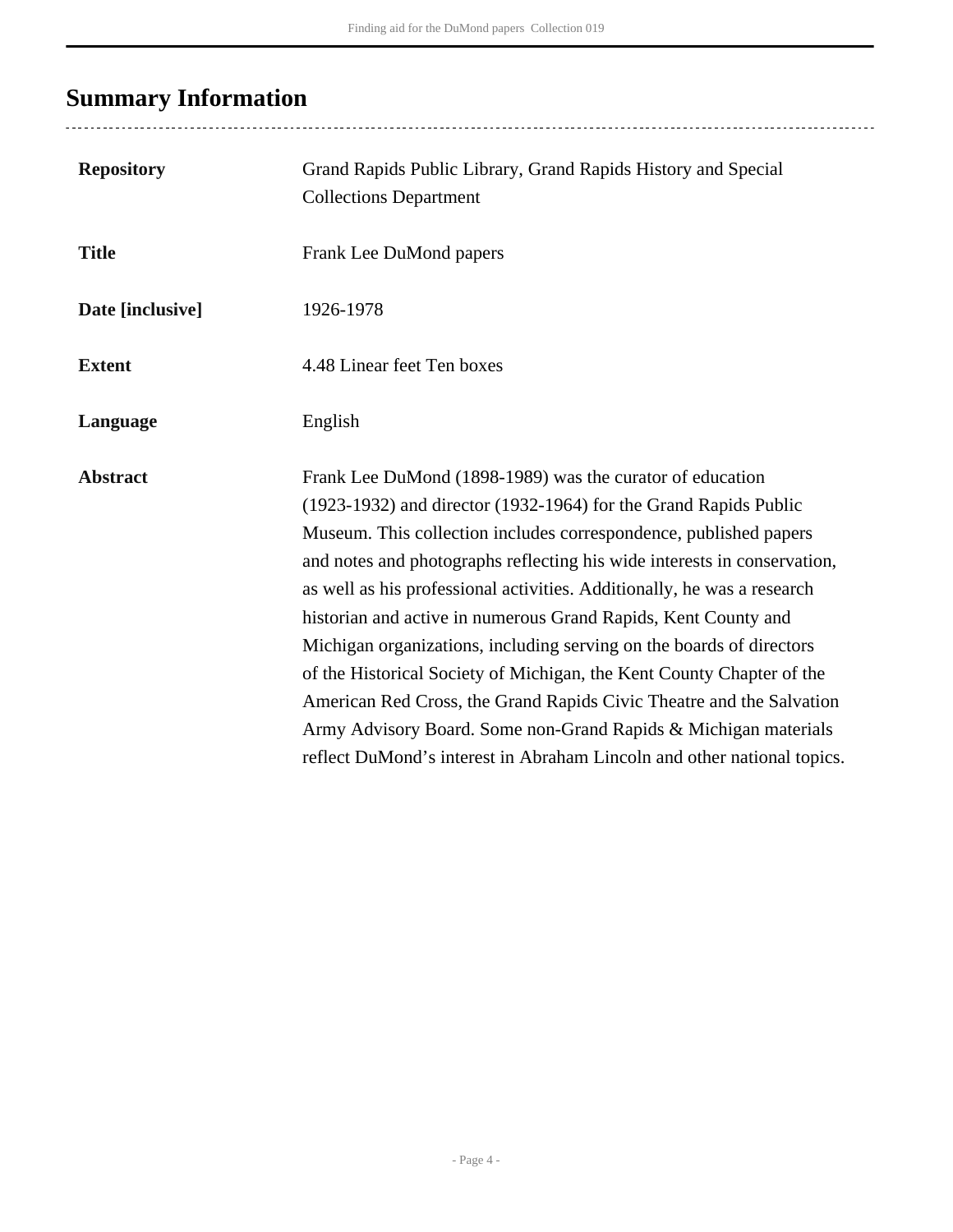# <span id="page-4-0"></span>**Biographical/Historical note**

Frank L. DuMond (1898-1989) was born in West Hurley, New York. In 1916 he received his high school diploma from Ulster Academy in Kingston, New York. After his days at Ulster, he entered Cornell University. In the five years he was at Cornell he earned a Bachelor of Science and a master's degree in forestry. After his years at Cornell, he obtained a graduate fellowship at Yale University to conduct research, and received a master's degree in forestry from Yale.

While at Cornell and Yale he spent summers working in a sawmill, lumber camp, and as a fire warden in Lolo National Park in Western Montana. In the Cornell Forestry Camp, in the Adirondacks, he helped fight a ground fire. He also worked as a timber cruiser in the High Sierras, in the California and United States Forest Service. He left the Forest Service after six months, with the rating of forest ranger. At Yale, his summer days were spent in a Boy Scout camp in Maine, working as the camp naturalist and ScoutMaster.

After graduating he became an instructor in forestry extension at Cornell for one year when he learned about an opening at the Kent Scientific Museum (which in June 1925 became the Grand Rapids Public Museum). In 1923 he became curator of education for the museum. He held that position until 1932, when he was made acting director. After two years in that job he became director, a position he held for 31 years, until he retired in 1965.

Aside from his duties in connection with the museum, he served on the boards of directors of the Historical Society of Michigan, the Kent County Chapter of the American Red Cross, the Grand Rapids Civic Theatre, and the Salvation Army Advisory Board. He was president of the Michigan Audubon Society for five years and is a past president of the Grand Rapids Camera Club and the Midwest Conference.

He is an honorary life member of the Midwest Museum Conference, as well as of the Grand Rapids Museum Association, Grand Rapids Engineer Club and Grand Rapids Historical Society. In 1952 the Dwight Lydell Chapter of the Izaak Walton League named him its "Man of the Year in Conservation." In 1964 he received the Distinguished Service Award of the Grand Rapids Rotary Club and was named Ne gah - nee, which means "One - in - the - lead", by the Chippewa Tribe of Mt. Pleasant. And in 1966 he received the Historical Society of Michigan's Award of Merit.

A prolific writer, DuMond published "Tall Tales of the Catskills," "An Introduction to the Birds of Michigan," 47 articles in "Normal Instructor & Primary Plans," published by Owen; five articles in the Camp Fire Girls Magazine, and three articles published in the American Association of Museums Museum News. For six years he wrote a regular Sunday feature for the Grand Rapids Herald and for six months, in 1933, he was editor of the junior department of the Michigan Sportsman Magazine.

In 1926 Frank married Margaret (Margie) Claire Thomas, who was born in Charlotte, Michigan, and majored in biology at what is now Western Michigan University. They had four children, Robert, Marion, Carolyn, and David.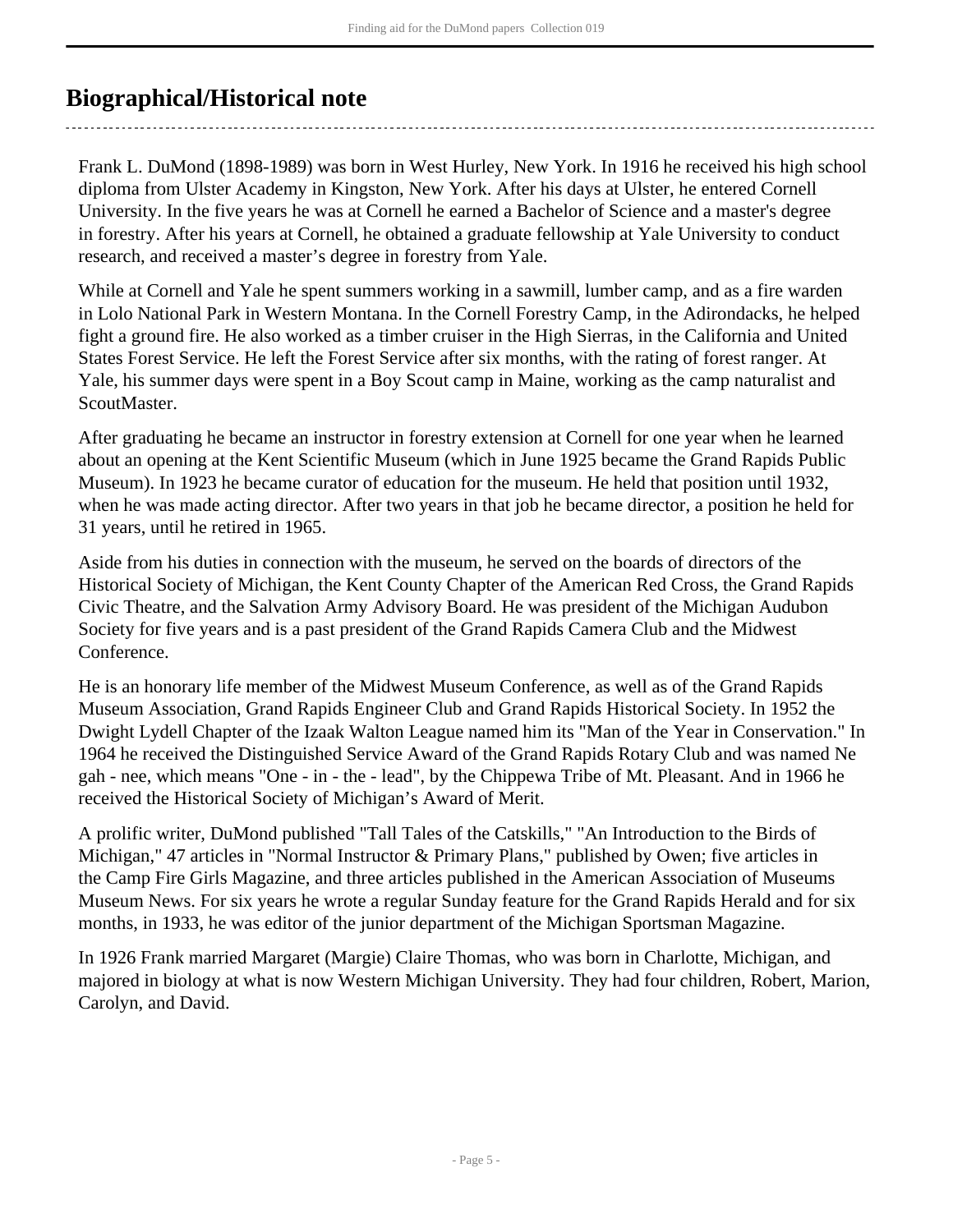# <span id="page-5-0"></span>**Scope and Contents note**

The bulk of the collection includes notes, correspondence & documents on Grand Rapids, East Grand Rapids, and Michigan topics. However, there are currently a number of publications & folders in the collection reflecting DuMond's larger & national interests. The notes, pamphlets, and programs consist of background information on topics pertaining to forestry, archaeology, geology, biology, history, and music.

There are annual reports, exhibit notes, and general notes that describe the history and operation of the museum. The papers and photographs are most valuable in tracing the history of Grand Rapids and the Grand Rapids Public Museum. The history of the city is portrayed through the booklets, history notes, magazine articles, newspaper clippings, newspaper column - "Those Were The Days", pamphlets, and photographs and arranged alphabetically.

# <span id="page-5-1"></span>**Administrative Information**

# **Publication Information**

Grand Rapids Public Library, Grand Rapids History and Special Collections Department October 1986

## **Immediate Source of Acquisition note**

Frank DuMond, 1986. Accession number 1980.032 (8/11/2009), 1986.055.

# <span id="page-5-2"></span>**Related Materials**

# **Related Archival Materials note**

Coll. 233 includes a letter from DuMond related to the dedication of an historical marker honoring the Furniture Industry in Grand Rapids. This is a found item, which may have come from the former library person to which the letter is addressed, or may actually have been received with this collection and become separated during usage.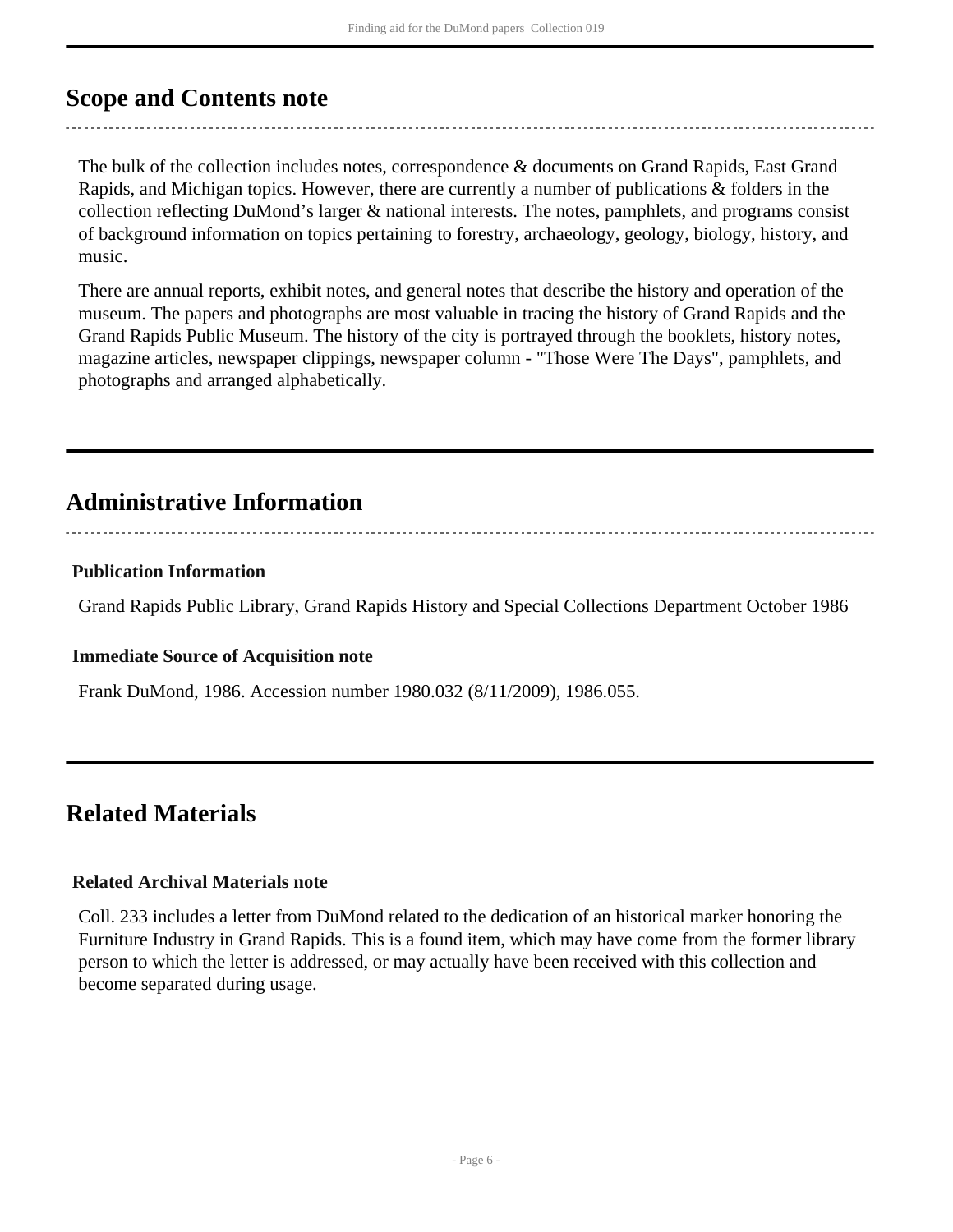# <span id="page-6-0"></span>**Controlled Access Headings**

# **Corporate Name(s)**

• Grand Rapids Public Museum.

# **Geographic Name(s)**

• Grand Rapids (Mich.) -- History

## **Personal Name(s)**

• DuMond, Frank Lee, 1898-1989

# <span id="page-6-1"></span>**Pictorial Index**

Apiarists - b.9,f.158 Bunk houses - b.9,f.160 Fire engines - b.9,f.161 Grand Rapids Public museum - b.9,f.157 Griffon, The - b.9,f.154 Hotels - b.9,f.166 Lakeside club - b.9,f.159 Lumbering - b.9,f.160 Milk wagons - b.9,f.163 Museums - b.9,f.157 Norton mounds - b.9,f.162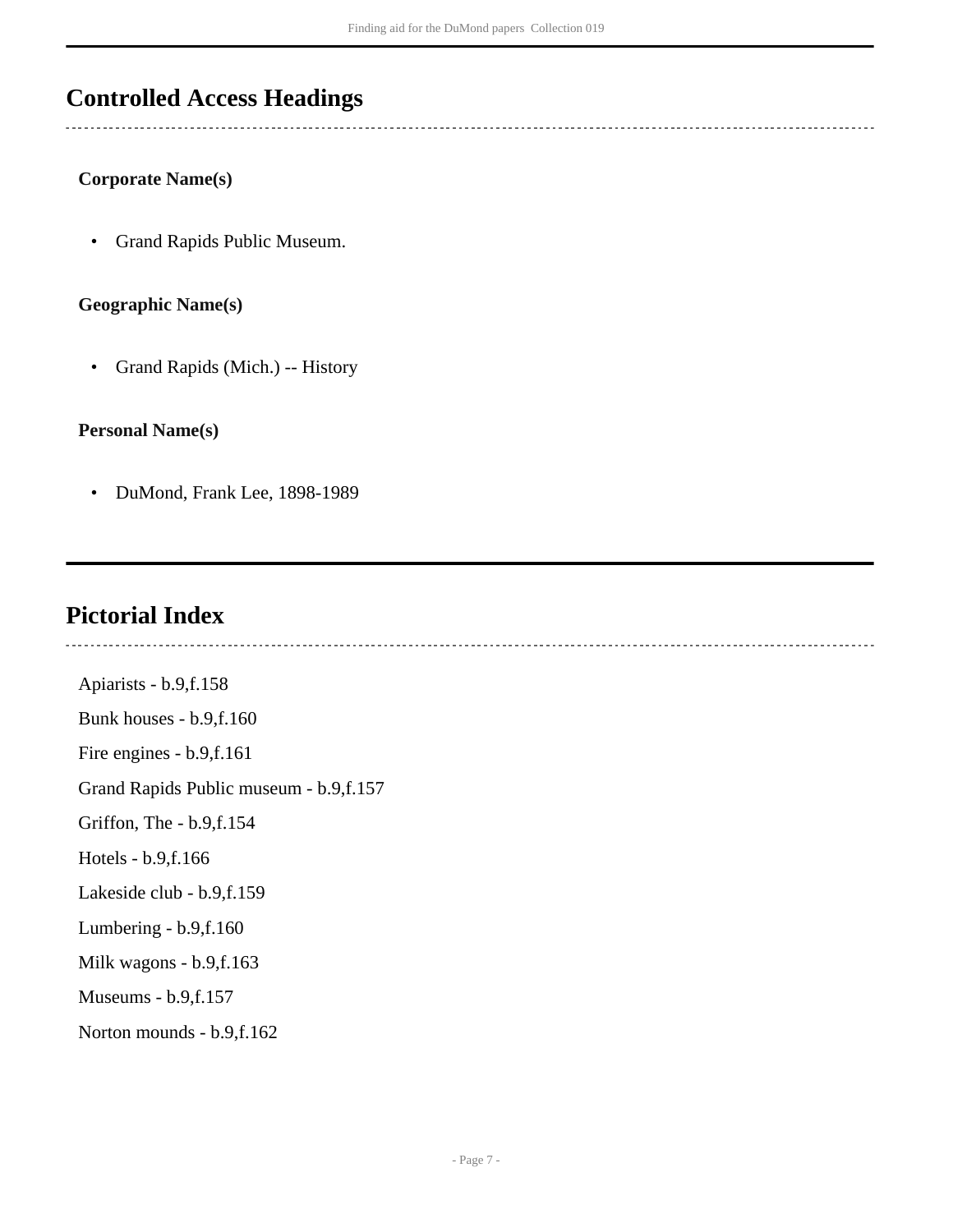- People. Apsey, John b.9,f.153
- People. Beecher, Henry Ward b.9,f.166
- People. Blaine, James G. b.9,f.166
- People. Evarts, William H. b.9,f.166
- People. Groups b.9,f.156
- People. Harletta, Mrs. Ralph b.9,f.164
- People. Lincoln, Abraham b.9,f.166
- People. Sumner, Charles b.9,f.166
- People. Young, George b.9,f.163
- Railroad stations b.9,f.166
- Ships b.9,f.154
- U.S. Hotel (Saratoga Springs, NY) b.9,f.166
- Washington (DC) depot b.9,f.166
- Windmills b.9,f.155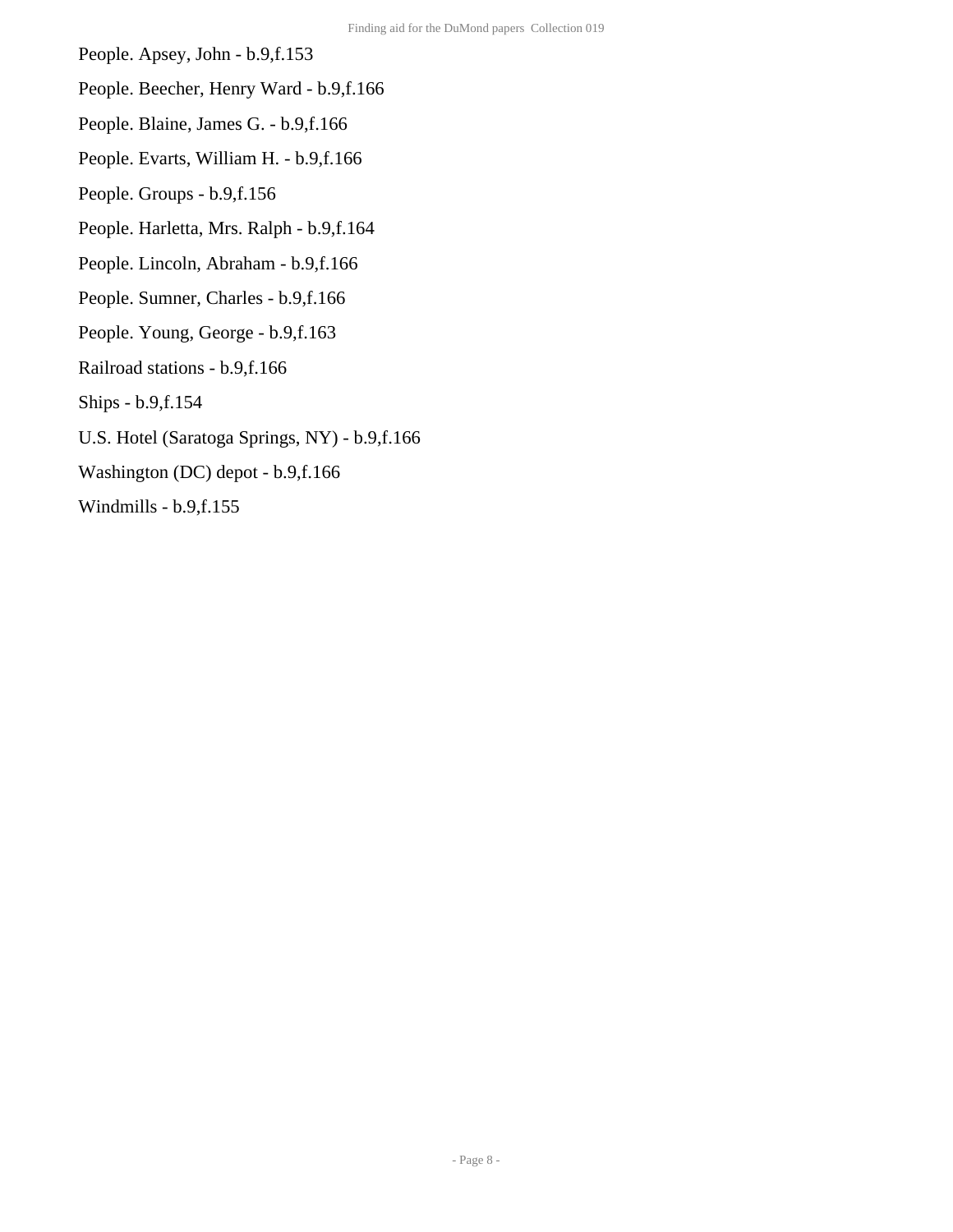# <span id="page-8-0"></span>**Collection Inventory**

### <span id="page-8-1"></span>**Series I. Annual Reports**

#### **Scope and Contents note**

This series contains note of transmission, history of Grand Rapids, act creating The Art and Museum Commission, G. R. Scientific Museum History, financial statements, reports, rules governing the museum, order of business, and illustrations in regards to the Art and Museum Commission. Arranged alphabetically.

|                                     | <b>Box</b> | <b>Folder</b> |
|-------------------------------------|------------|---------------|
| Art & Museum Commissioners May 1918 |            |               |
| Notes 1920-64                       |            |               |

## <span id="page-8-2"></span>**Series II. Biographical Notes**

#### **Scope and Contents note**

This series contains biographical information on Ruth Abrams, former librarian in the Michigan Room at the Grand Rapids Public Library. They are most valuable in describing her retirement days. No arrangement.

|                                                        |            | <b>Box</b>    |
|--------------------------------------------------------|------------|---------------|
| Frank Dumond biographical information, Added 1/19/2005 |            | q             |
|                                                        | <b>Box</b> | <b>Folder</b> |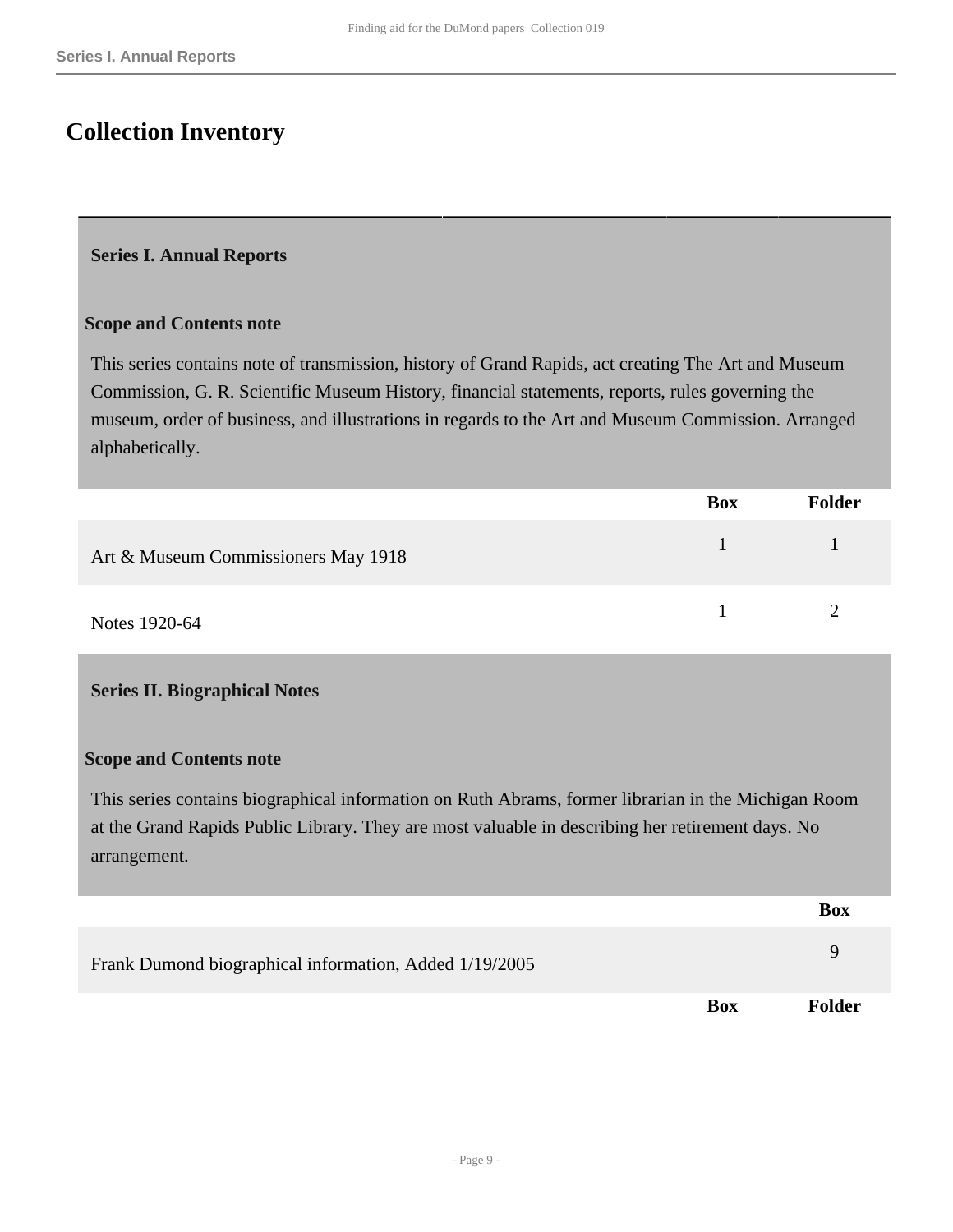# Ruth Abrams 1957  $1 \t 3$

# <span id="page-9-0"></span>**Series III. Booklets**

## **Scope and Contents note**

This series consist of booklets covering various topics such as: Abraham Lincoln, Grand Rapids, Michigan, printing, museum workers, and the furniture market. It contains the following titles: Lincoln, In Appreciation of Grand Rapids, Michigan, Museum Workers Notebook, The Kensington Runestone, The Awakening of Steve Randall, The Torchlight of Human Progress, and Wings of Wisdom. Arranged alphabetically.

<span id="page-9-1"></span>

|                                                   | <b>Box</b>   | <b>Folder</b>  |
|---------------------------------------------------|--------------|----------------|
| Abraham Lincoln                                   | $\mathbf{1}$ | $\overline{4}$ |
| In Appreciation of Grand Rapids                   | $\mathbf{1}$ | $\mathfrak{S}$ |
| Michigan                                          | $\mathbf{1}$ | 6              |
| <b>Museum Workers Notebook</b>                    | $\mathbf{1}$ | $\overline{7}$ |
| The Kensington Runestone                          | $\mathbf{1}$ | 8              |
| The Awakening of Steve Randall / Ben Dean 1913    | $\mathbf{1}$ | 8              |
| The Torch light of Human Progress-Wings of Wisdom | $\mathbf{1}$ | 9              |
| <b>Series IV. Certificates</b>                    |              |                |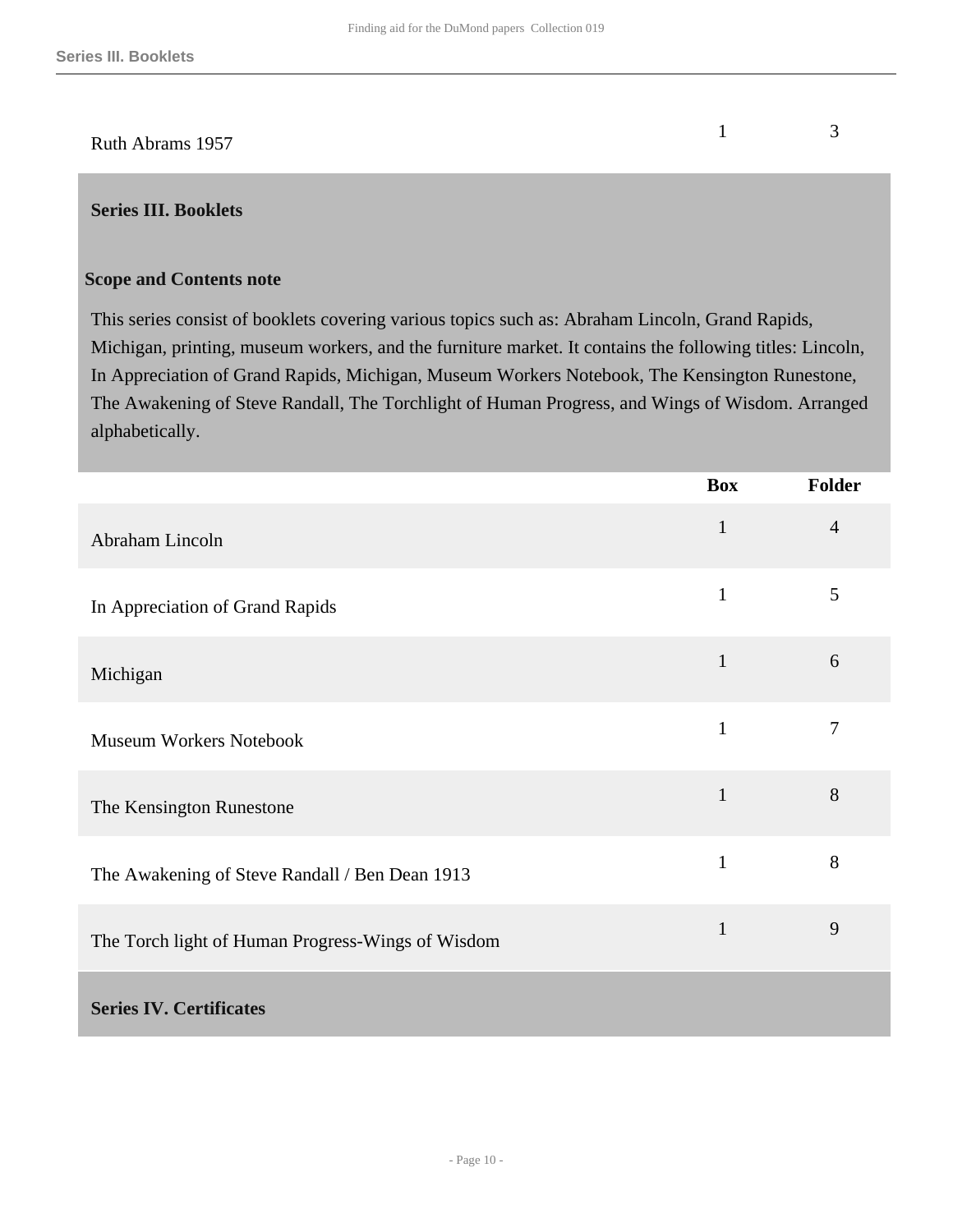#### **Scope and Contents note**

This series contains the Certificate of Commendation that Frank DuMond received from the Historical Society of Michigan, for his services to the Society as Trustee from 1951-1954. No arrangement.

|                                                              | Box | Folder |
|--------------------------------------------------------------|-----|--------|
| Certificate of Commendation - Historical Society of Michigan |     |        |

#### <span id="page-10-0"></span>**Series V. Correspondence**

#### **Scope and Contents note**

Consists of letters from patrons and associations pertaining to the museum services, DuMond projects, services to the community, paper presented, Museum collections, the museum centennial, and the operation of the museum. Most valuable in tracing the services of the museum and DuMond's work are incoming and outgoing letters from H.L. Ward, librarian from the Detroit Public Library; Ludlon Bull, Associate Director at the Metropolitan Museum of Art in New York; Michigan National Bank; Uhl, Bryant, Snow & Slawson, Attorneys at Law; Mrs. Glendon A. Richards; Brown & Gregg, Attorneys at Law; P. A. Herbert, Professor of Forestry at Michigan State College; Henry W. Corning, Trustee at the Cleveland Museum of Natural History; Michigan Audubon Society; War Man Power Commission; Rochester Museum of Arts and Sciences; Steve Nisbet; Ada Fuller and Jessie Stevenson; City of Grand Rapids Special Auxiliary Patrol Squad; Messmore Kendall; Ray Cannon; Michigan State College; and Henry Mastens. Arranged chronologically.

|                          | <b>Box</b>   | <b>Folder</b> |
|--------------------------|--------------|---------------|
| Aug 9, 1929-Dec 11, 1957 | $\mathbf{1}$ | 11            |
| May 2, 1934-Jul 24, 1951 | 1            | 12            |
| Sep 2, 1964-Mar 9, 1978  |              | 13            |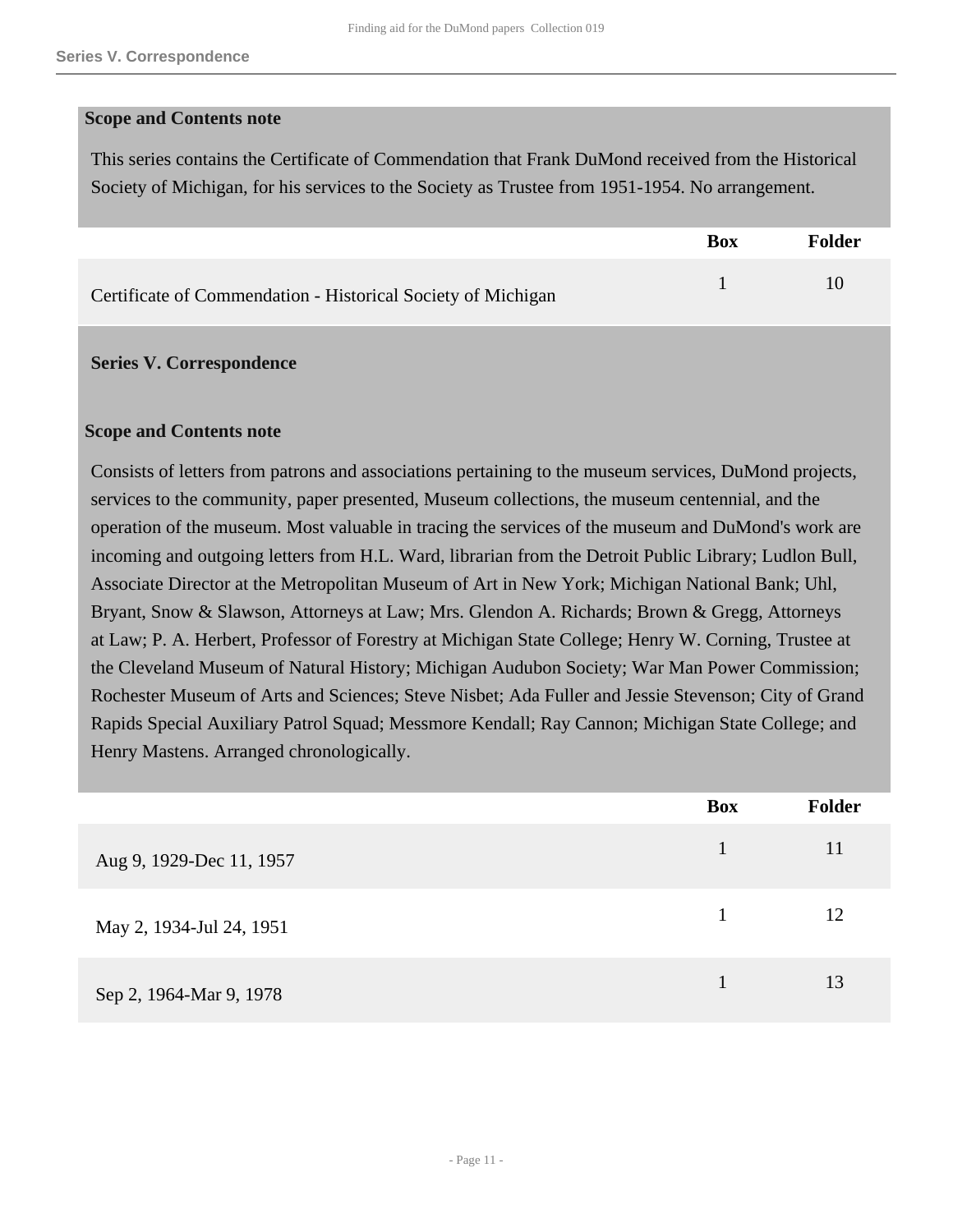# Grand Rapids Museum Centennial 1 14

#### <span id="page-11-0"></span>**Series VI. Exhibit Notes**

#### **Scope and Contents note**

This series contains research notes in regards to some of the exhibit collections that were held in the Museum. Most valuable in describing the history of the following: Whale, Mastodon, Columbian Peace Plow, East Grand Rapids Graffiti, East Grand Rapids History, Historical Dioramas, Gaslight Village, Gray Wolf - Timber Wolf, Horology (Time Keeping), Tobacco, and War Memorial. Arranged alphabetically.

|                                   | <b>Box</b>   | Folder |
|-----------------------------------|--------------|--------|
| <b>Columbian Peace Plow</b>       | $\mathbf{1}$ | 15     |
| <b>Historical Dioramas</b>        | $\mathbf{1}$ | 16     |
| East Grand Rapids Graffiti        | $\mathbf{1}$ | 17     |
| East Grand Rapids History Exhibit | $\mathbf{1}$ | 18     |
| Gaslight Village                  | $\mathbf{1}$ | 19     |
| Gray Wolf - Timber Wolf           | $\mathbf{1}$ | 20     |
| Horology (Time Keeping)           | $\mathbf{1}$ | 21     |
| Mastodon                          | $\mathbf{1}$ | 22     |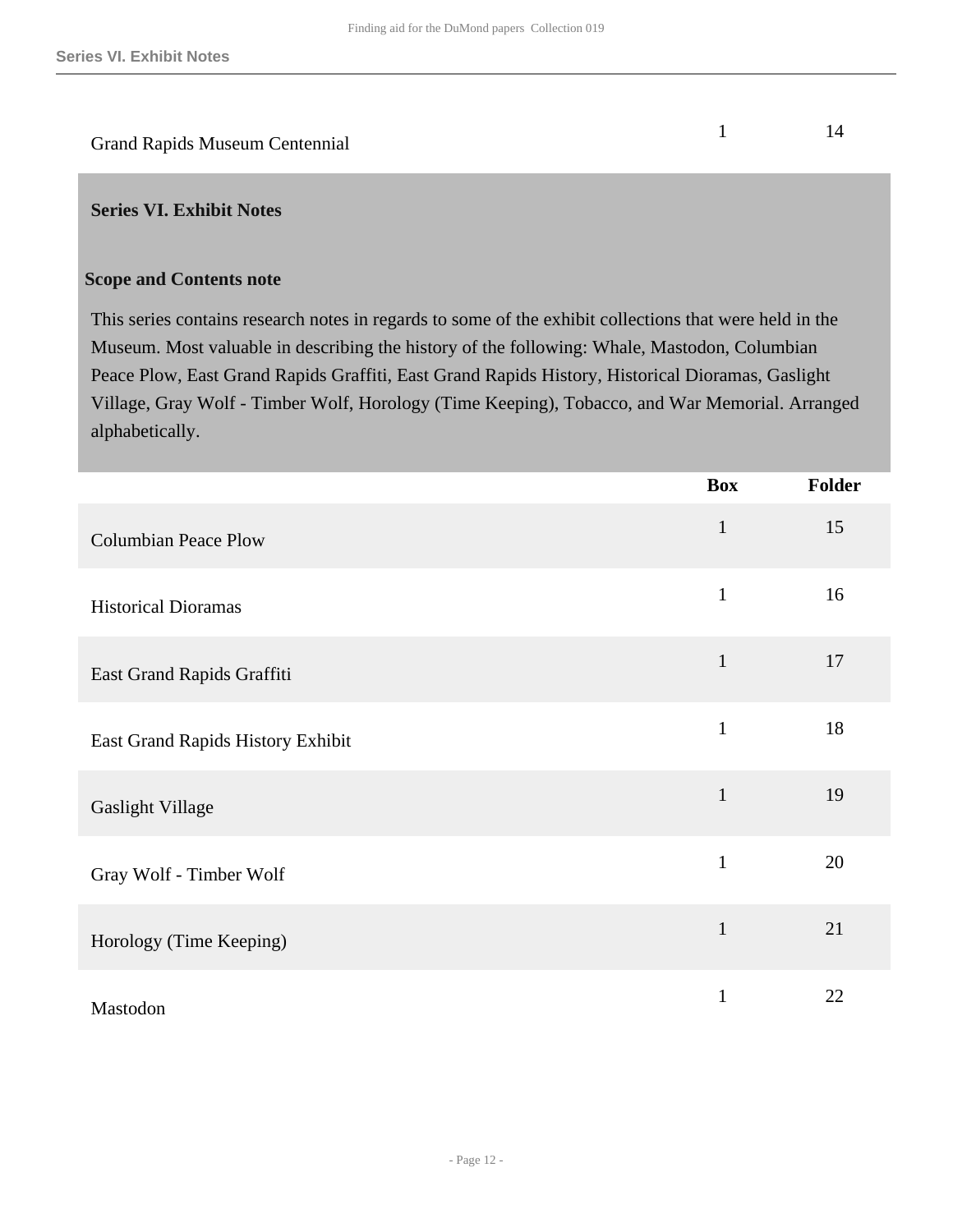| Tobacco         | 23 |
|-----------------|----|
| War Memorial    | 24 |
| Whale, Mastodon | 25 |

#### <span id="page-12-0"></span>**Series VII. History Notes**

#### **Scope and Contents note**

This series contains history notes pertaining to Grand Rapids and the surrounding community, Michigan, Shrine Temple, Grand Rapids Public Museum, and American historical figures, George Washington and Abraham Lincoln. Most valuable in tracing the history of the following topics: Early Grand Rapids, East Grand Rapids, Furniture Industry, Ghost Towns in Kent County, Grand Rapids, Grand Rapids Audubon Club, Grand Rapids Historical Commission, Grand Rapids Industry, Grand Rapids Museum Association, Grand Rapids Public Museum, Grand Rapids Riding Club, Indian Burial Mounds and Culture, Kent County Centennial farms, Kent County Historical Landmarks, Kent Scientific Museum, Abraham Lincoln, George Washington, History of Michigan, Calkins Law Office, and the Saladin Shrine Temple. Arranged alphabetically.

|                                 | <b>Box</b>     | Folder |
|---------------------------------|----------------|--------|
| <b>Early Grand Rapids</b>       | 2              | 26     |
| <b>East Grand Rapids</b>        | 2              | 27     |
| Furniture Industry              | 2              | 28     |
| <b>Ghost Towns, Kent County</b> | $\overline{2}$ | 29     |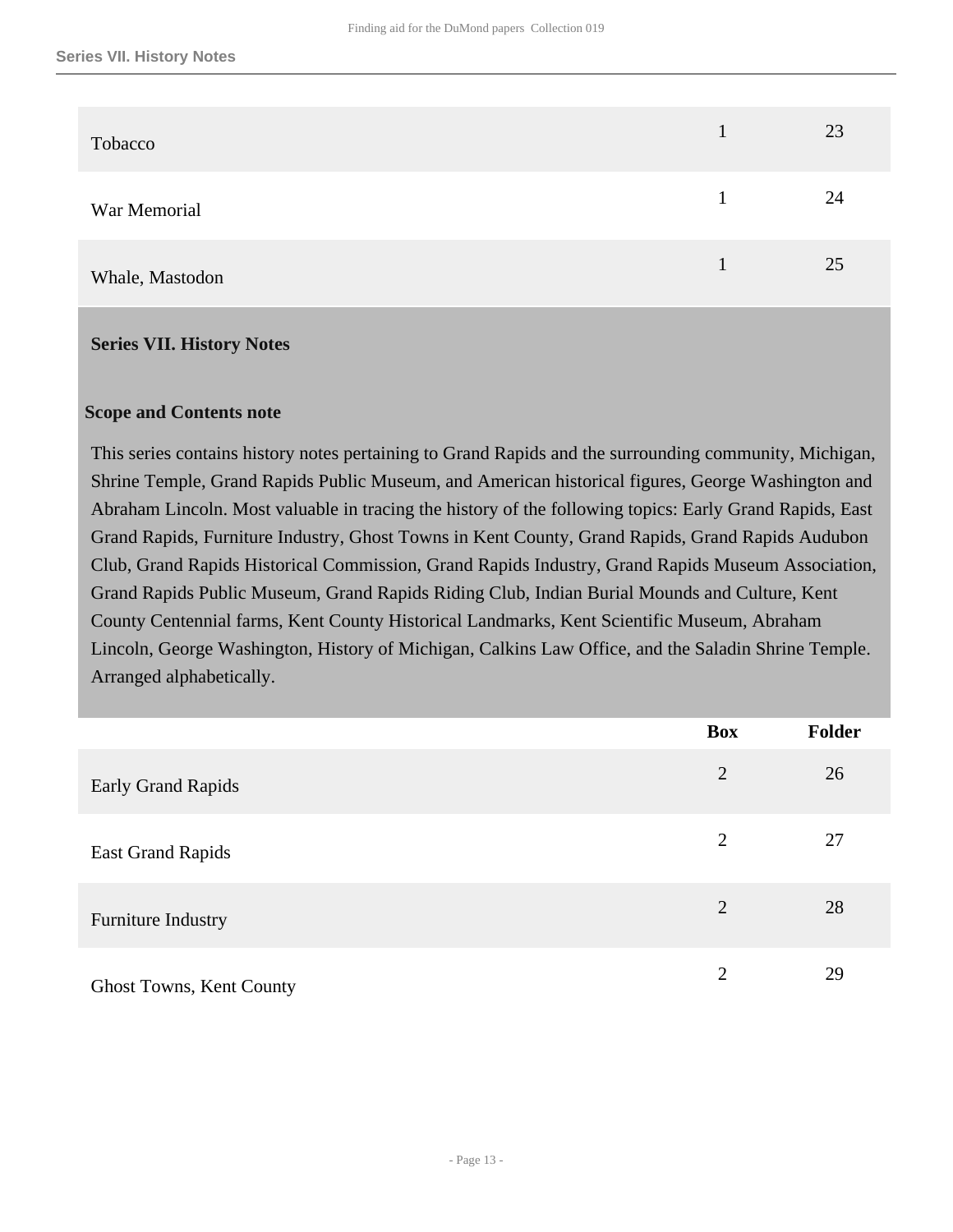| <b>Grand Rapids</b>                            | $\overline{2}$ | 30       |
|------------------------------------------------|----------------|----------|
| Grand Rapids & Area                            | $\overline{2}$ | 31       |
| Grand Rapids Audubon Club                      | $\overline{2}$ | 32       |
| <b>Grand Rapids Historical Commission</b>      | $\overline{2}$ | 33       |
| <b>Grand Rapids History</b>                    | $\overline{2}$ | 34       |
| <b>Grand Rapids Industry</b>                   | $\overline{2}$ | 35       |
| <b>Grand Rapids Museum Association</b>         | $\overline{2}$ | 36       |
| <b>Grand Rapids Public Museum</b>              | $\overline{2}$ | 37-40    |
| <b>Grand Rapids Public Museum</b>              | 3              | $41 - 3$ |
| Grand Rapids Public Museum Budget Figures      | 3              | 44       |
| Grand Rapids Public Museum Expansion Plan      | 3              | $45\,$   |
| Grand Rapids Public Museum Scrapbook 1911-1964 | 3              | 46       |
| <b>Grand Rapids Riding Club</b>                | $\mathfrak{Z}$ | 47       |
| <b>Grand Rapids Riding Club</b>                | 10             | 48       |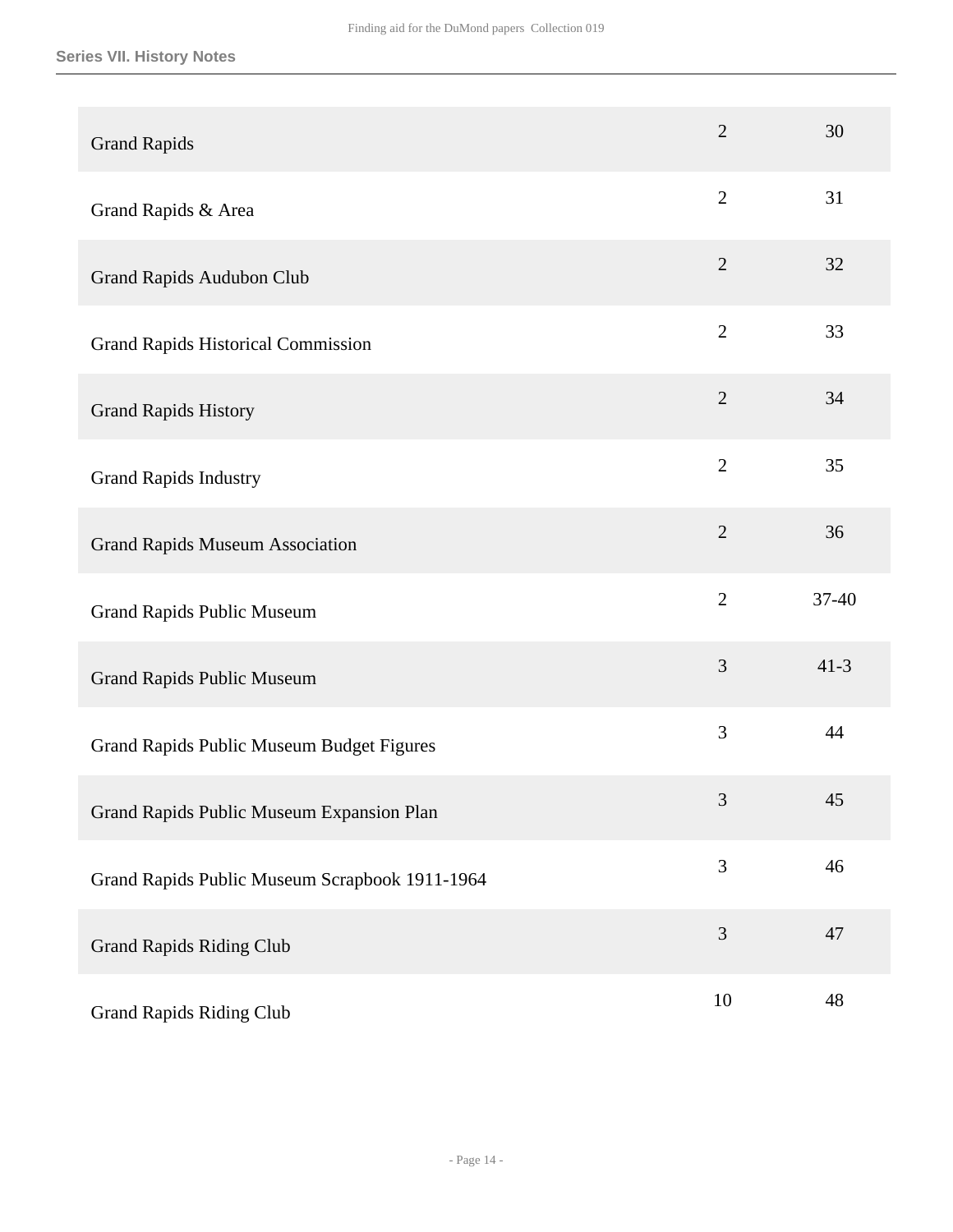<span id="page-14-0"></span>

| <b>Indian Burial Mounds and Culture</b> | 3              | 49 |
|-----------------------------------------|----------------|----|
| Kent County's Centennial Farms          | 3              | 50 |
| Kent County Historical Landmarks        | 3              | 51 |
| Kent Scientific Museum                  | 3              | 52 |
| Lincoln, Abraham                        | $\mathfrak{Z}$ | 53 |
| Michigan                                | 3              | 54 |
| Michigan History                        | $\mathfrak{Z}$ | 55 |
| Michigan Horse Show Association         | 10             | 56 |
| Saladin Shrine Temple                   | 3              | 57 |
| The Calkins Law Office                  | 3              | 58 |
| Washington, George                      | 3              | 59 |
| <b>Series VIII. Lecture Series</b>      |                |    |
| <b>Scope and Contents note</b>          |                |    |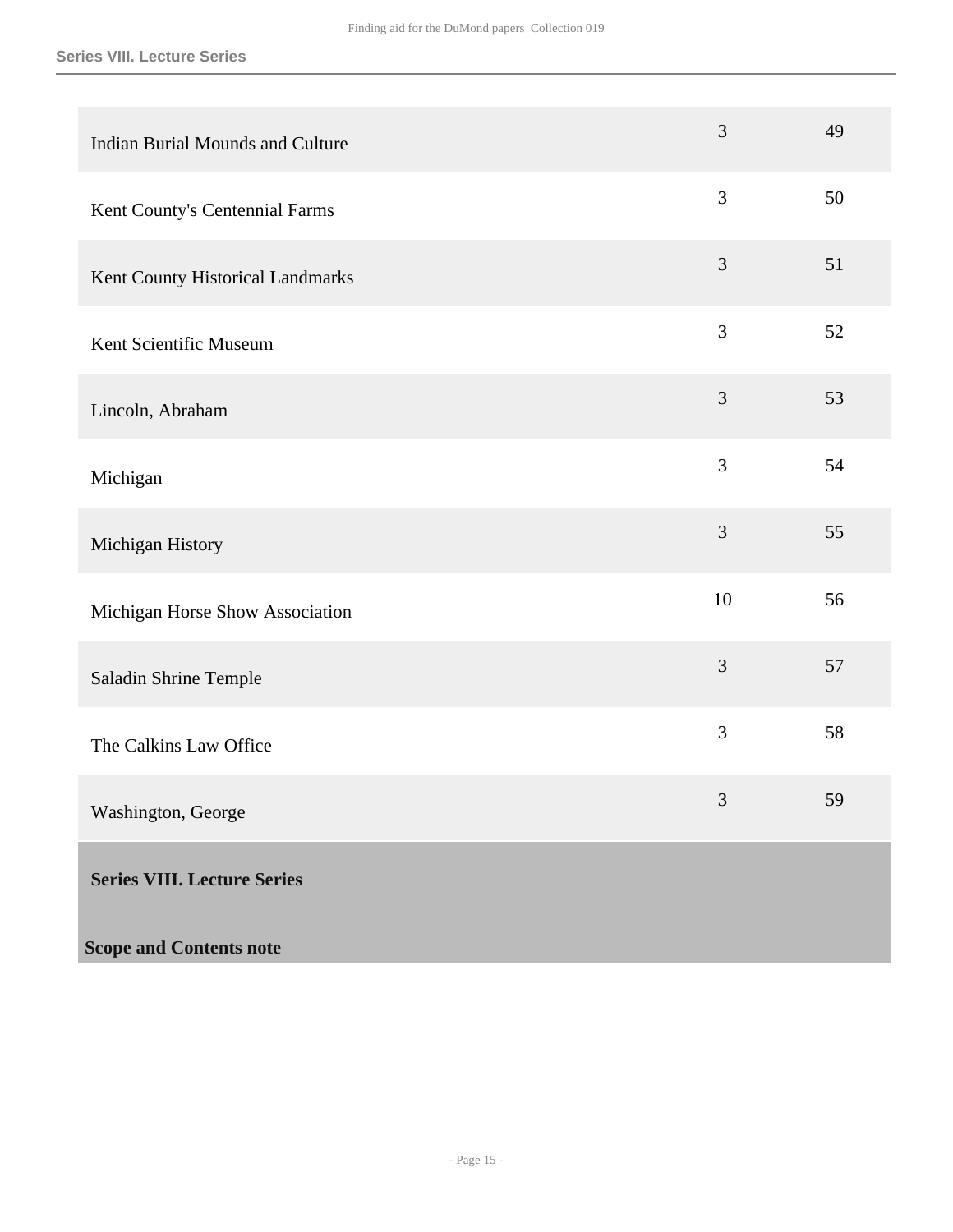This series consists of notes pertaining to the Grand Rapids Museum Association Lecture Series. The lecture series includes: "Grand Ma", "Why Not Grand Rapids", "Nature - Film Lectures", and "This Amazing World". No arrangement.

|                                   | Box | <b>Folder</b> |
|-----------------------------------|-----|---------------|
| <b>Grand Rapids Public Museum</b> |     | 60            |

## <span id="page-15-0"></span>**Series IX. Magazine Articles**

#### **Scope and Contents note**

Contains notes pertaining to the history of Grand Rapids and Michigan. Most notable are the articles from the Peninsular Club Magazine, in regards to the history of Grand Rapids and the surrounding community. Furthermore, there is an article about the quasquicentennial of Rockford, Michigan. Arranged alphabetically.

<span id="page-15-1"></span>

|                                              | <b>Box</b>     | <b>Folder</b> |
|----------------------------------------------|----------------|---------------|
| <b>East Grand Rapids</b>                     | $\overline{4}$ | 61            |
| <b>Grand Rapids Public Museum History</b>    | $\overline{4}$ | 62            |
| Michigan                                     | $\overline{4}$ | 63            |
| Peninsular Club Magazine, "History of G. R." | $\overline{4}$ | 64            |
| Quasquicentennial: Rockford, Michigan        | $\overline{4}$ | 65            |
| <b>Series X. Maps</b>                        |                |               |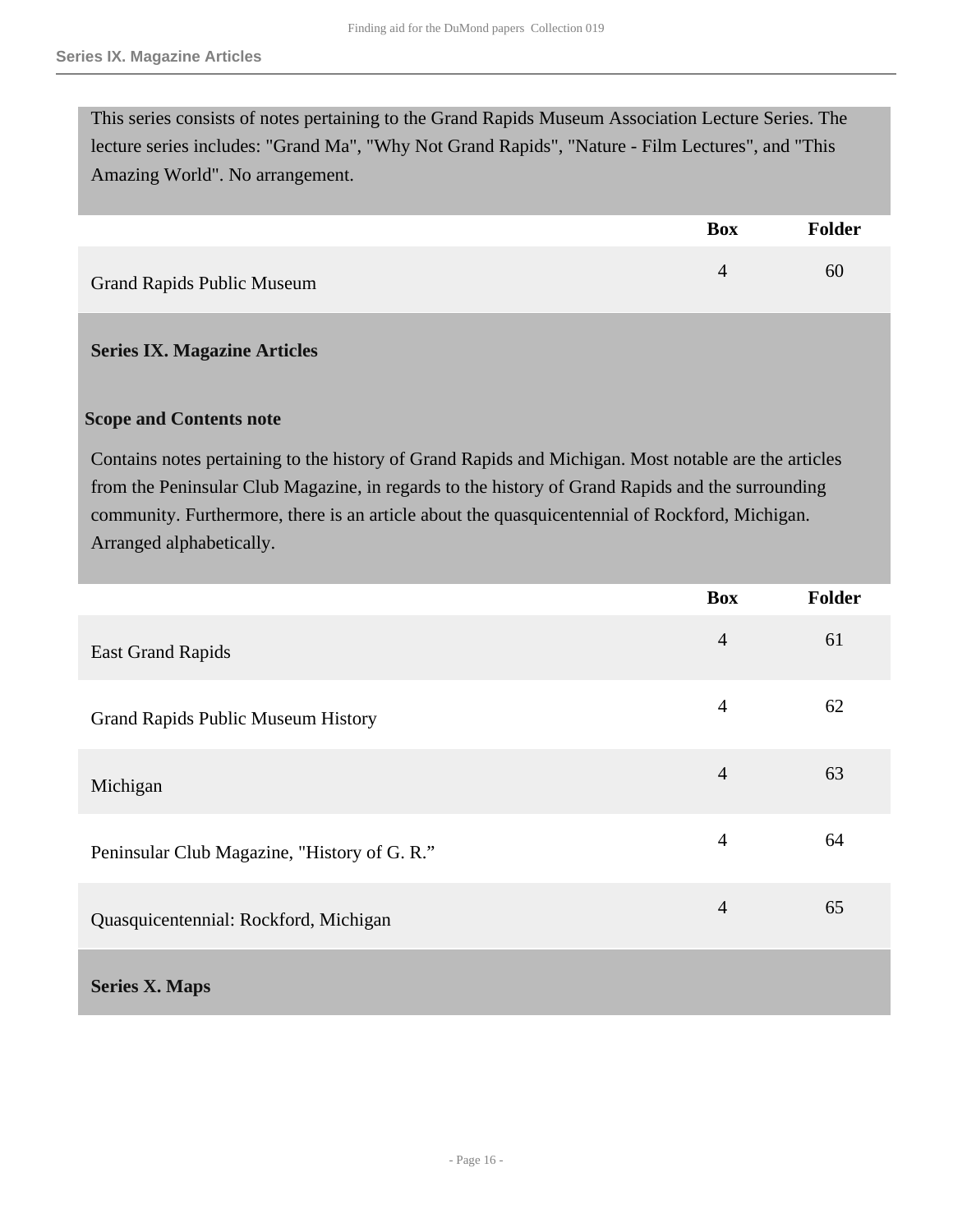#### **Scope and Contents note**

Contains maps pertaining to Metropolitan Grand Rapids, and the Shrine Temples in the United States. Most notable Grand Rapids maps are the following: Grand Rapids: Points of Interest in and around the city, official map of Grand Rapids, annexation map of Grand Rapids and Environs, Visitors map of Grand Rapids, and the surveyed map of August 28, 1833 by Chas Barnes. Arranged alphabetically.

|                       | <b>Box</b> | <b>Folder</b> |
|-----------------------|------------|---------------|
| <b>Grand Rapids</b>   | 4          | 66            |
| <b>Shrine Temples</b> | 4          | 67            |

#### <span id="page-16-0"></span>**Series XI. Newsletters**

#### **Scope and Contents note**

Contains the Grand Rapids Historical Society newsletters from March 25, 1969 - May 25, 1971. The newsletters contain information about the minutes of the meetings, speakers, newsworthy historical notes, and committees. No arrangement.

|                                        | <b>Box</b> | <b>Folder</b> |
|----------------------------------------|------------|---------------|
| <b>Grand Rapids Historical Society</b> |            | 69            |

## <span id="page-16-1"></span>**Series XII. Newspaper Clippings**

## **Scope and Contents note**

Contains newspaper clippings pertaining to the history of Grand Rapids and the surrounding community, state of Michigan, Grand Rapids Public Museum, and clippings in regards to Abraham Lincoln. Arranged alphabetically.

**Box Folder**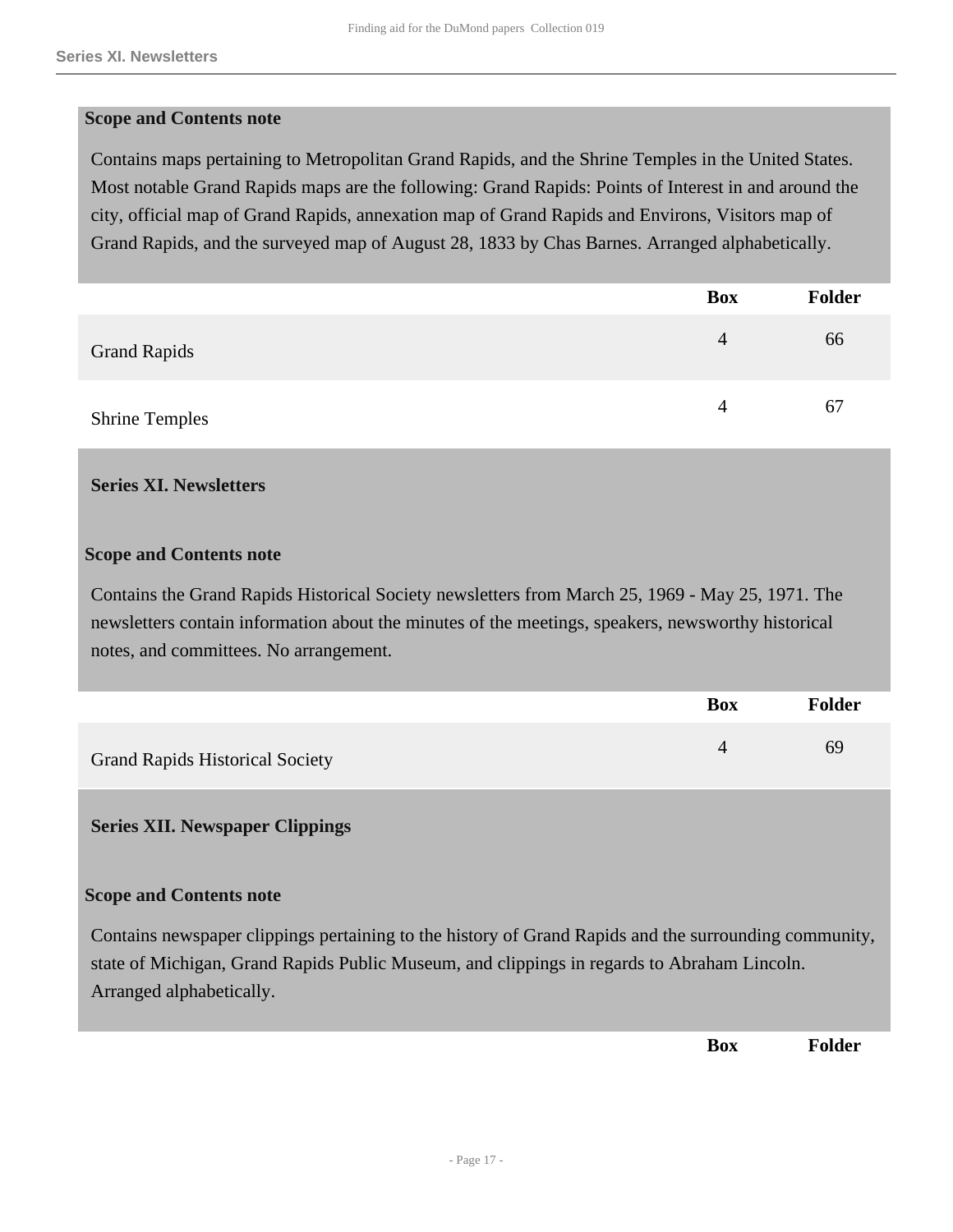# **Series XIII. Newspaper Column-"Those Were the Days**

<span id="page-17-0"></span>

| Abraham Lincoln                                    | $\overline{4}$ | 70       |
|----------------------------------------------------|----------------|----------|
| History of East Grand Rapids                       | $\overline{4}$ | 71       |
| History of Kent County                             | $\overline{4}$ | 72       |
| <b>Indian Burial Mounds and Culture</b>            | $\overline{4}$ | 73       |
| <b>Grand Rapids</b>                                | $\overline{4}$ | 74       |
| Grand Rapids Area                                  | $\overline{4}$ | 75       |
| <b>Grand Rapids Furniture Museum</b>               | $\overline{4}$ | 76       |
| <b>Grand Rapids History</b>                        | $\overline{4}$ | $77-9$   |
| <b>Grand Rapids Public Museum</b>                  | $\overline{4}$ | $80 - 1$ |
| Grand Rapids Public Museum History                 | $\overline{4}$ | 82       |
| <b>Grand Rapids Riding Club</b>                    | 5              | 83       |
| Michigan                                           | 5              | 84       |
| Series XIII. Newspaper Column-"Those Were the Days |                |          |
| <b>Scope and Contents note</b>                     |                |          |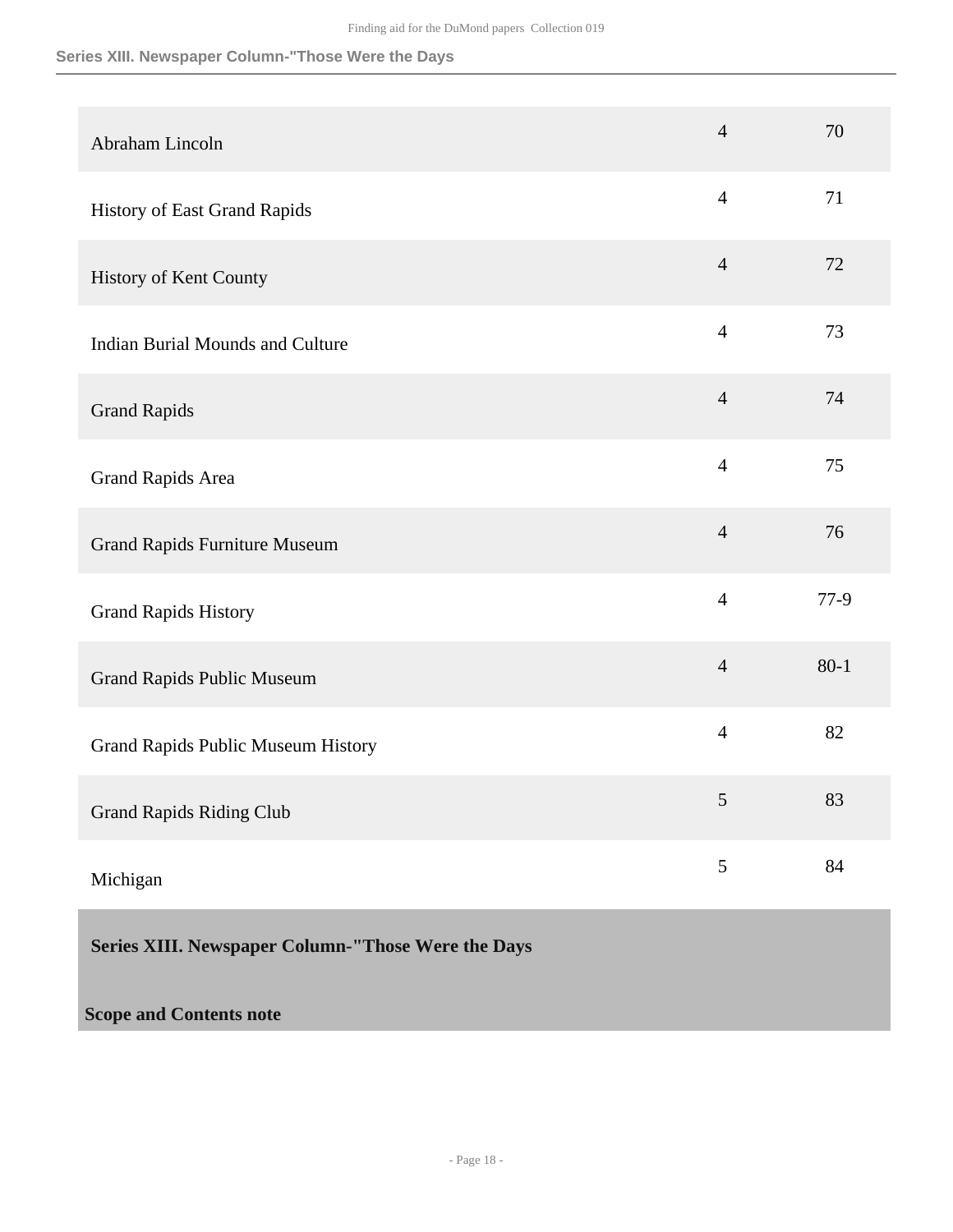Newspaper column by Gordon Harrington. Most valuable in tracing the history of old Grand Rapids. Moreover, there are issues that pertain to historical events and figures in American history. No arrangement.

|                                      | <b>Box</b> | <b>Folder</b> |
|--------------------------------------|------------|---------------|
| Newspaper Column - "Those Were Days" |            | 85            |

<span id="page-18-0"></span>**Series XIV. Notes** 

#### **Scope and Contents note**

Contains general background notes on several topics. Most valuable in covering the following: archaeology, honey bee tree, insects, inventions, Jemex Indians, leather tanning, lighting, North American Indians, spiders, termite control, ticks, trees in Michigan, weeds, and whaling. It provides background knowledge on the following museums: Blandford Nature Center, Grand Rapids Furniture Museum, and Grand Rapids Public Museum. Moreover, it provides background information on the Grand Rapids Historical Society, and Michigan Historical Society. In addition, it includes the minute book of the Art and Museum Commission. Arranged alphabetically.

|                                        | <b>Box</b> | <b>Folder</b> |
|----------------------------------------|------------|---------------|
| Archaeology                            | 5          | $86-7$        |
| Archaeology - Coffinberry Chapter      | 5          | 88            |
| <b>Blandford Nature Center</b>         | 5          | 89-90         |
| <b>Grand Rapids Furniture Museum</b>   | 5          | 91            |
| <b>Grand Rapids Historical Society</b> | 5          | 92            |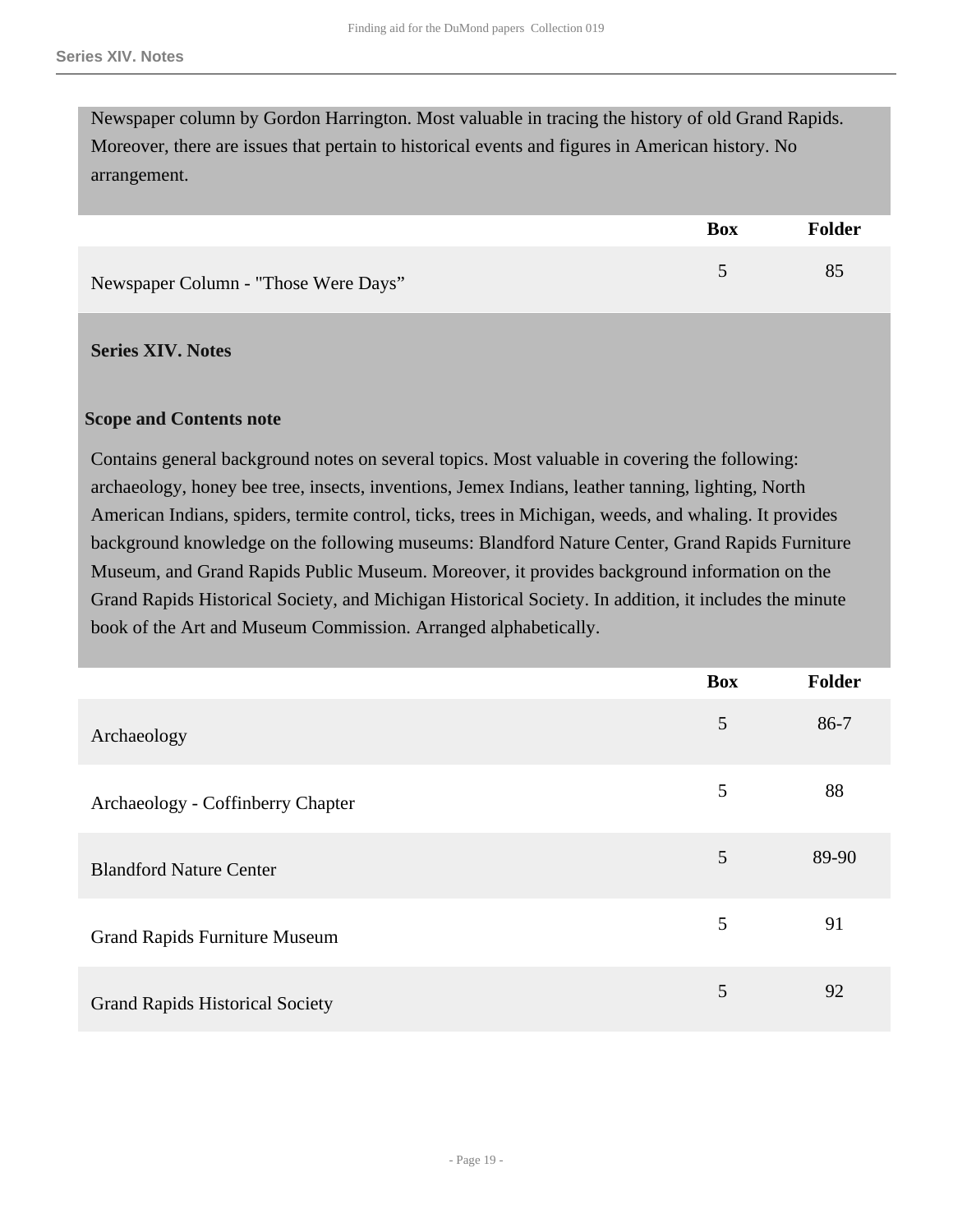| <b>Grand Rapids Public Museum</b>      | 5              | 93  |
|----------------------------------------|----------------|-----|
| <b>Grand Rapids Museum Mural</b>       | $\mathfrak{S}$ | 94  |
| <b>Grand Rapids Museum Layout</b>      | 5              | 95  |
| Honey Bee Tree                         | $\sqrt{5}$     | 96  |
| Insects                                | 5              | 97  |
| Inventions                             | $\sqrt{5}$     | 98  |
| Jemex Indians                          | $\sqrt{6}$     | 99  |
| Leather Tanning                        | $6\,$          | 100 |
| Lighting                               | $\sqrt{6}$     | 101 |
| Lighting - History                     | $\sqrt{6}$     | 102 |
| Michigan Historical Society            | 6              | 103 |
| Minute Book of Art & Museum Commission | $6\,$          | 104 |
| <b>Museum Conferences</b>              | $6\,$          | 105 |
| Museum and Popular Culture             | $6\,$          | 106 |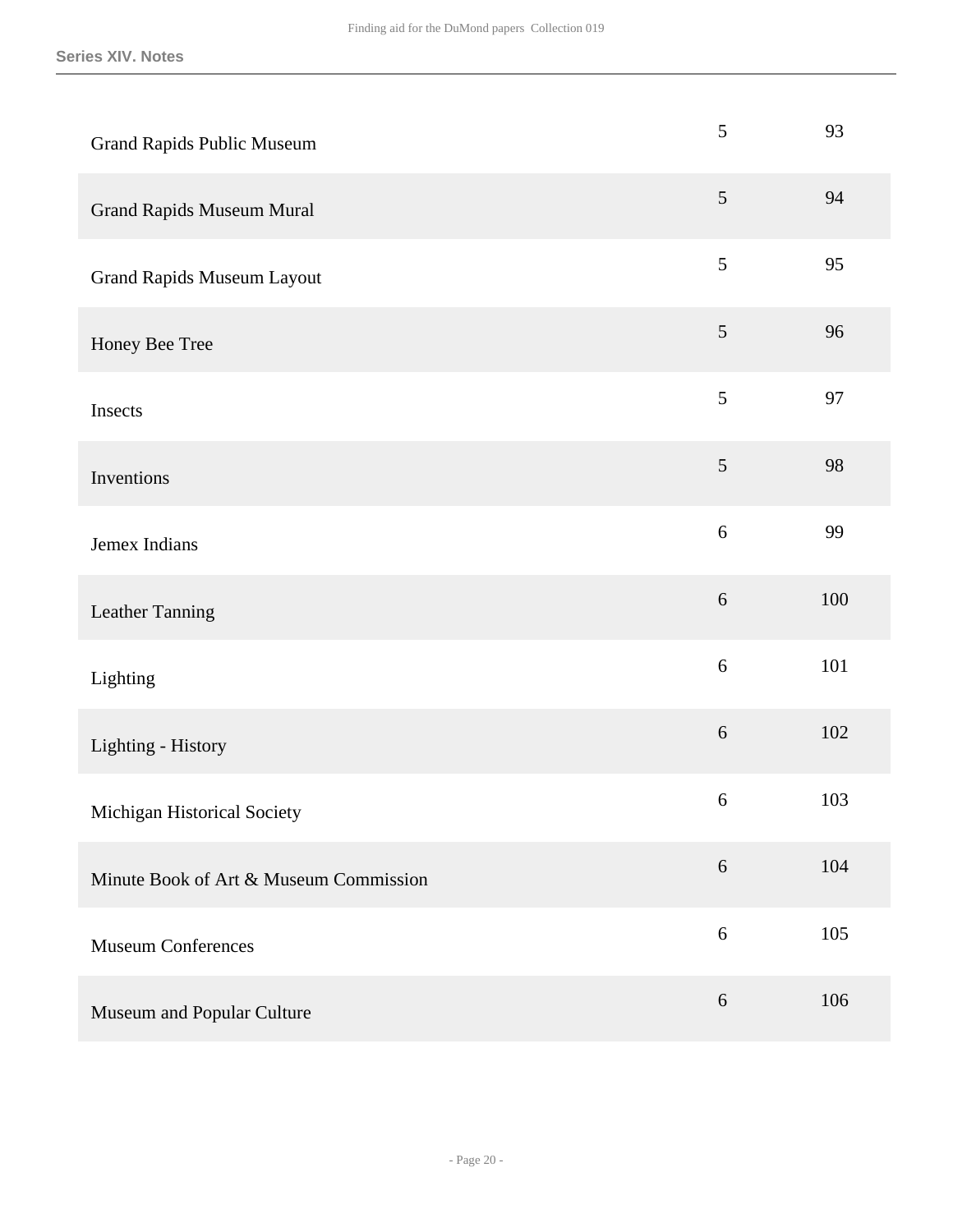#### **Series XV. Pamphlets**

<span id="page-20-0"></span>

| North American Indians                          | $\sqrt{6}$       | 107     |
|-------------------------------------------------|------------------|---------|
| Old Residents Association of Grand River Valley | $6\,$            | 108     |
| <b>Other Museums</b>                            | $6\,$            | 109     |
| <b>Public Museum Addition Plan</b>              | $6\,$            | 110     |
| <b>Public Museum Services</b>                   | $6\,$            | $111-2$ |
| Spiders                                         | $6\,$            | 113     |
| <b>Termite Control</b>                          | $\overline{7}$   | 114     |
| Ticks (Dog)                                     | $\boldsymbol{7}$ | 115     |
| Trees In Michigan                               | $\tau$           | 116     |
| Weeds                                           | $\overline{7}$   | 117     |
| Whaling                                         | $\boldsymbol{7}$ | 118     |
| <b>Wholesale Dealers</b>                        | $\overline{7}$   | 119     |
| <b>Series XV. Pamphlets</b>                     |                  |         |
| <b>Scope and Contents note</b>                  |                  |         |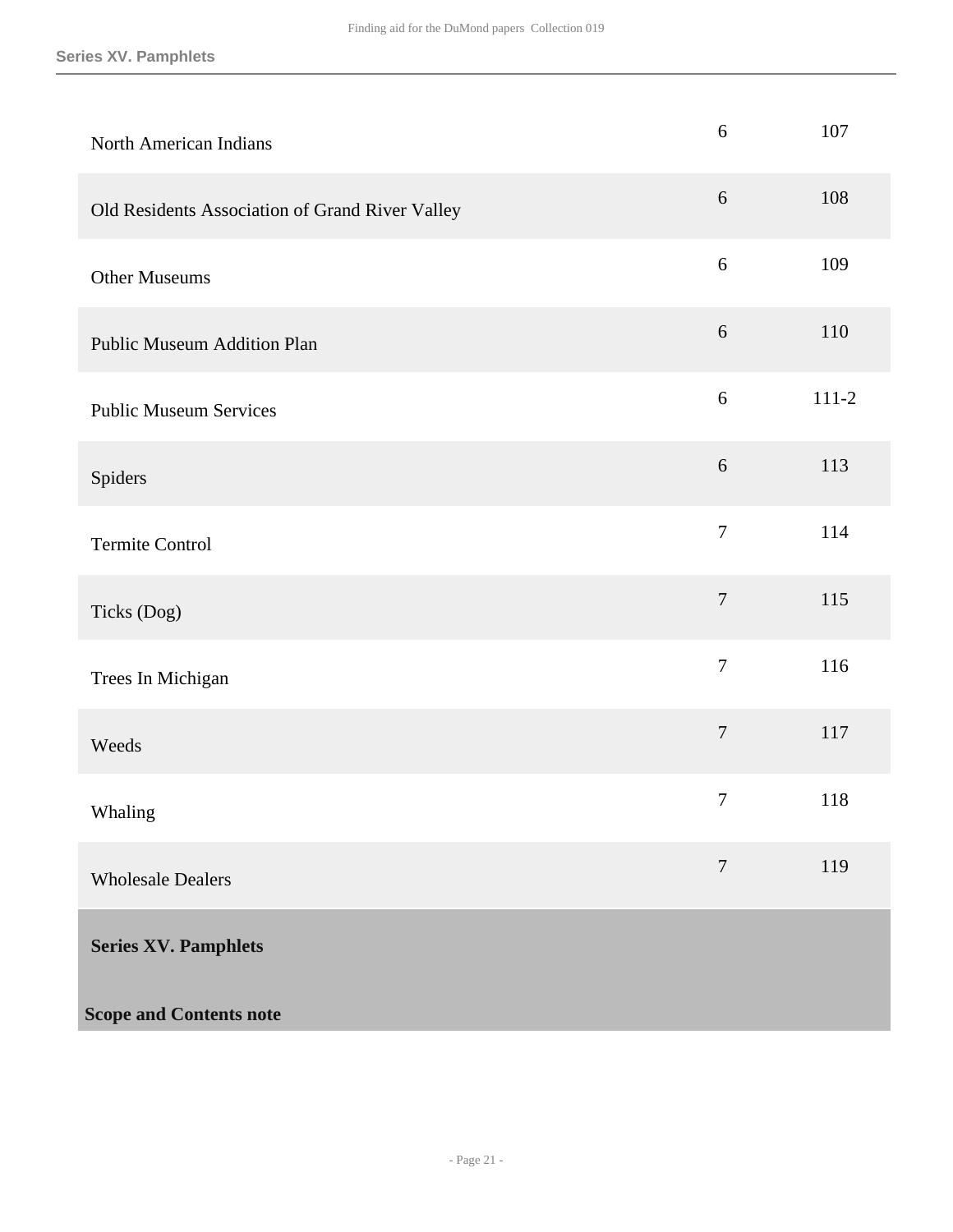This series contain pamphlets which cover various topics in relation to the Museum, and the history of Grand Rapids. Most valuable in covering the history of Grand Rapids are the following: A Historical Guide of Grand Rapids New 0-Wash-Ta-Nang Club, Glacial Grand River: Michigan; Grand Rapids and Michigan Grand Rapids As It Is, 1888, Grand Rapids: Its Points of Interest (Illustrated, 1897), Heritage Hill Historic Homes Tour, Mr. Garfield Talks on Early Grand Rapids, Old Mills, and One Hundred Years of Printing in Grand Rapids. Those most valuable in covering the history of the state are the following: History of Great Lakes Transportation, Indian Trade Silver Ornaments in Michigan, Michigan and the Old Northwest and Western Michigan: Colonial Period. And, those pamphlets that cover topics in relation to the museum are the following: A Century of Music in America, A Visit to the Whaling Museum, Blue Book, Common Insects of the Flower Garden, Directions for Collecting and Preserving Insects, Independence: National Historical Park Project, Preserving the Design for Americans, and Romance and History of Time. In addition, there is a pamphlet which relates to forestry; Big Trees of California. Arranged alphabetically.

|                                                        | <b>Box</b> | <b>Folder</b> |
|--------------------------------------------------------|------------|---------------|
| A Century of Music In America                          | 8          | 120           |
| A Historical Guide of Grand Rapids                     | 8          | 121           |
| A Visit to the Whaling Museum                          | 8          | 122           |
| Big Trees of California                                | 8          | 123           |
| Blue Book, Mich. Horse Show Assoc                      | 8          | 124           |
| Common Insects of the Flower Garden                    | 8          | 125           |
| Directions for Collecting and Preserving Notes Insects | 8          | 126           |
| Glacial Grand River: Michigan                          | 8          | 127           |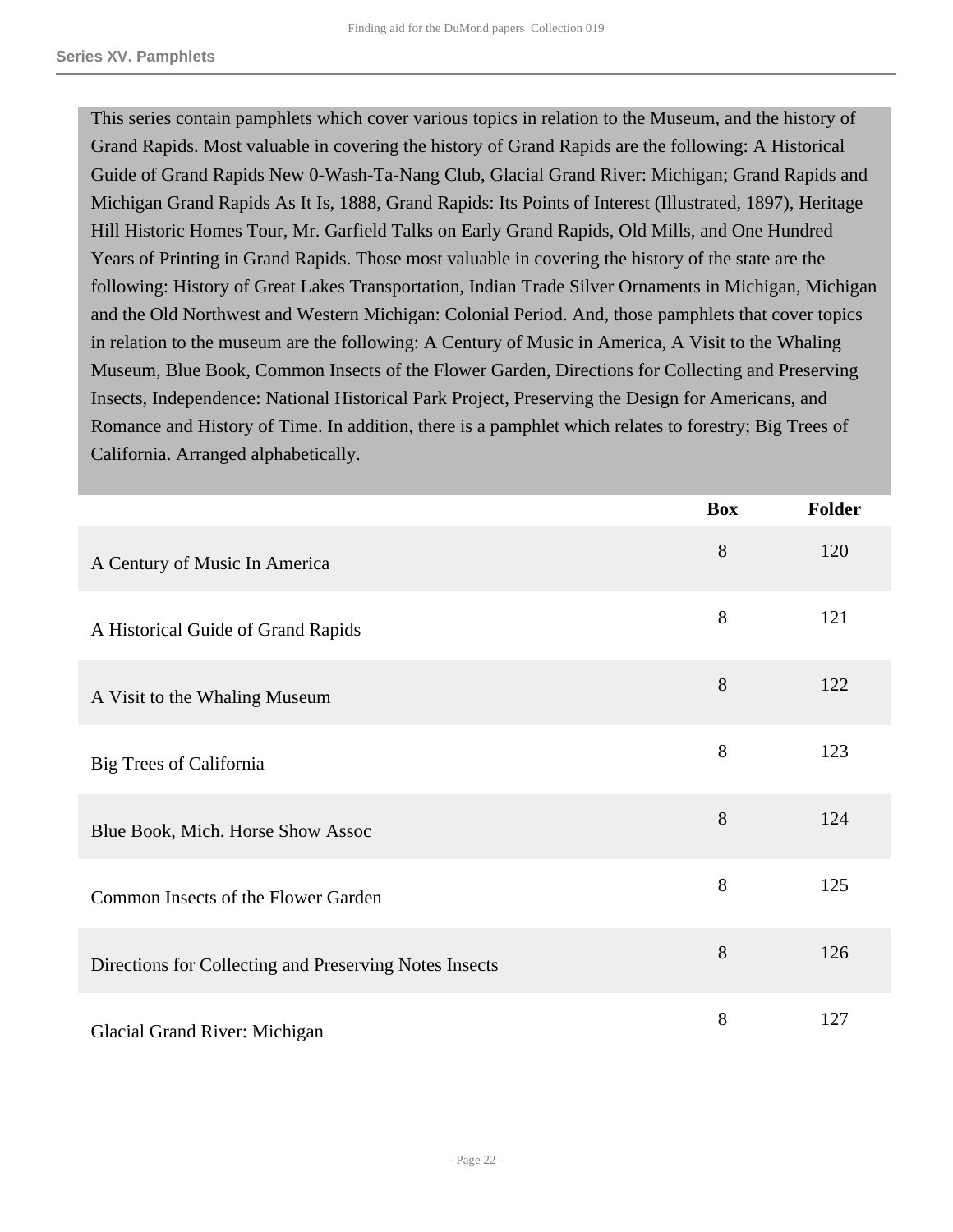| <b>Grand Rapids and Michigan</b>               | 8     | 128 |
|------------------------------------------------|-------|-----|
| Grand Rapids As It Is 1888                     | 8     | 129 |
| Grand Rapids: Its Point of Interests 1897      | 8     | 130 |
| Heritage Hill Historic Homes Tour              | 8     | 131 |
| History of Great Lakes Transportation          | $8\,$ | 132 |
| Independence: National Historical Park Project | 8     | 133 |
| Indian Trade Silver Ornaments in Michigan      | 8     | 134 |
| Michigan and the Old Northwest                 | 8     | 135 |
| Garfield Talks on Early Grand Rapids           | 8     | 136 |
| New 0-Wash-Ta-Nong Club                        | $8\,$ | 137 |
| Old Mills                                      | 8     | 138 |
| One Hundred Years of Printing in Grand Rapids  | $8\,$ | 139 |
| Preserving the Design for Americans            | $8\,$ | 140 |
| Romance and History of Time                    | $8\,$ | 141 |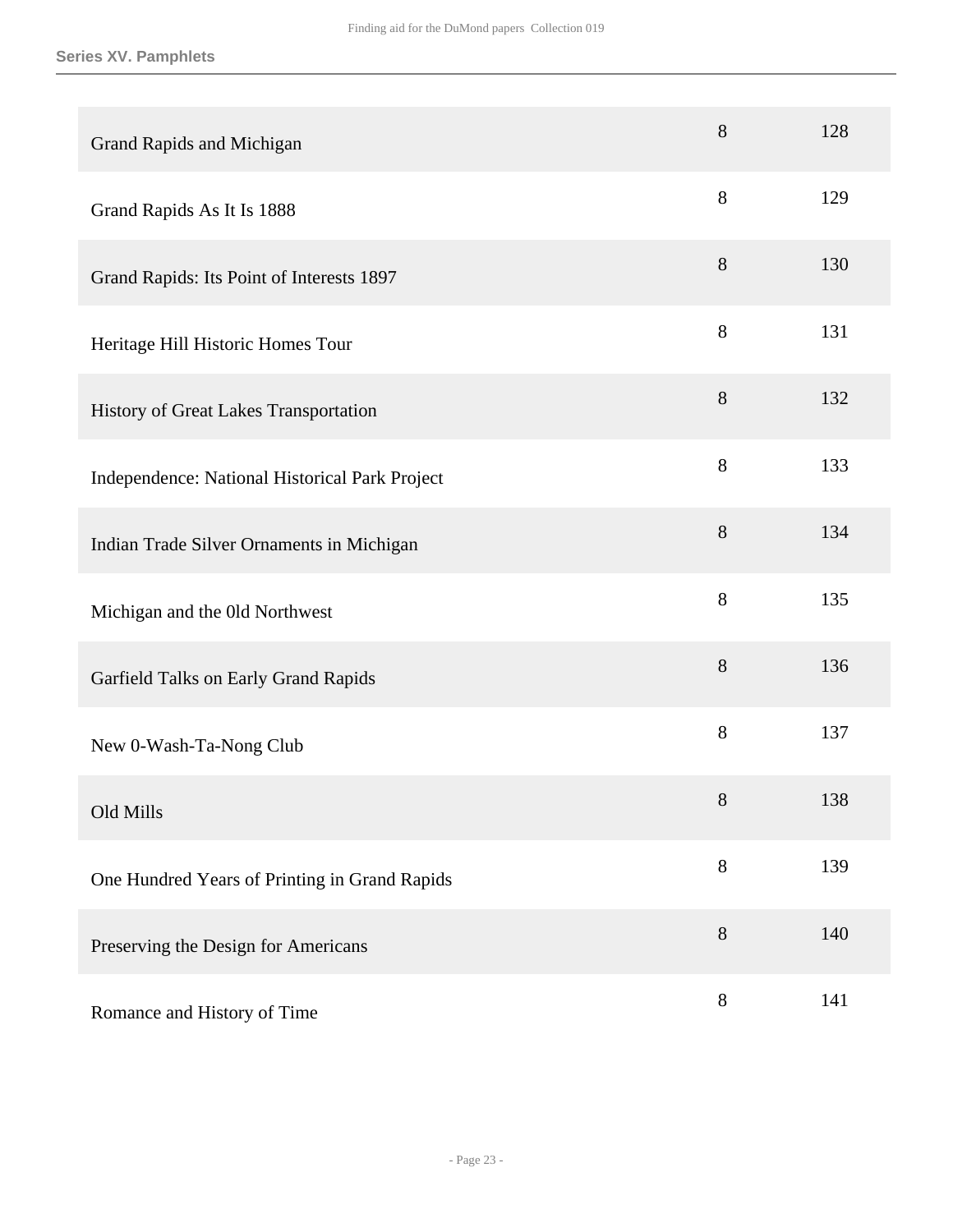<span id="page-23-0"></span>Western Michigan History: Colonial Period 8 142

### **Scope and Contents note**

Papers that contain information about the history of Grand Rapids Public Museum, and information on topics pertain to the fields of science and culture. Most valuable in covering the history of Grand Rapids and the Public Museum are the following: "A Narrative History of the Grand Rapids Public Museum, 1854 - 1970", "History of Museums", and "The New Grand Rapids Public Museum". Papers pertaining to culture and science includes "Science As An Aid to Post - War Reconstruction", and "The Carnegie Study of the Arts of the United States". Arranged alphabetically.

|                                                                    | <b>Box</b> | Folder |
|--------------------------------------------------------------------|------------|--------|
| A Narrative History of the Grand Rapids Public Museum, 1854 - 1970 | 9          | 143    |
| <b>History of Museums</b>                                          | 9          | 144    |
| Science As An Aid to Post - War Reconstruction                     | 9          | 145    |
| The Carnegie Study of the Arts of the U.S.                         | 9          | 146    |
| The New Grand Rapids Public Museum                                 | 9          | 147    |

## <span id="page-23-1"></span>**Series XVII. Paper Presentations**

## **Scope and Contents note**

Papers that were read at various clubs and associations includes: "A Plan For Popularizing the Muskegon County Museum", "A Plan of Exploitation for the Grand Rapids Public Museum", "Adventures in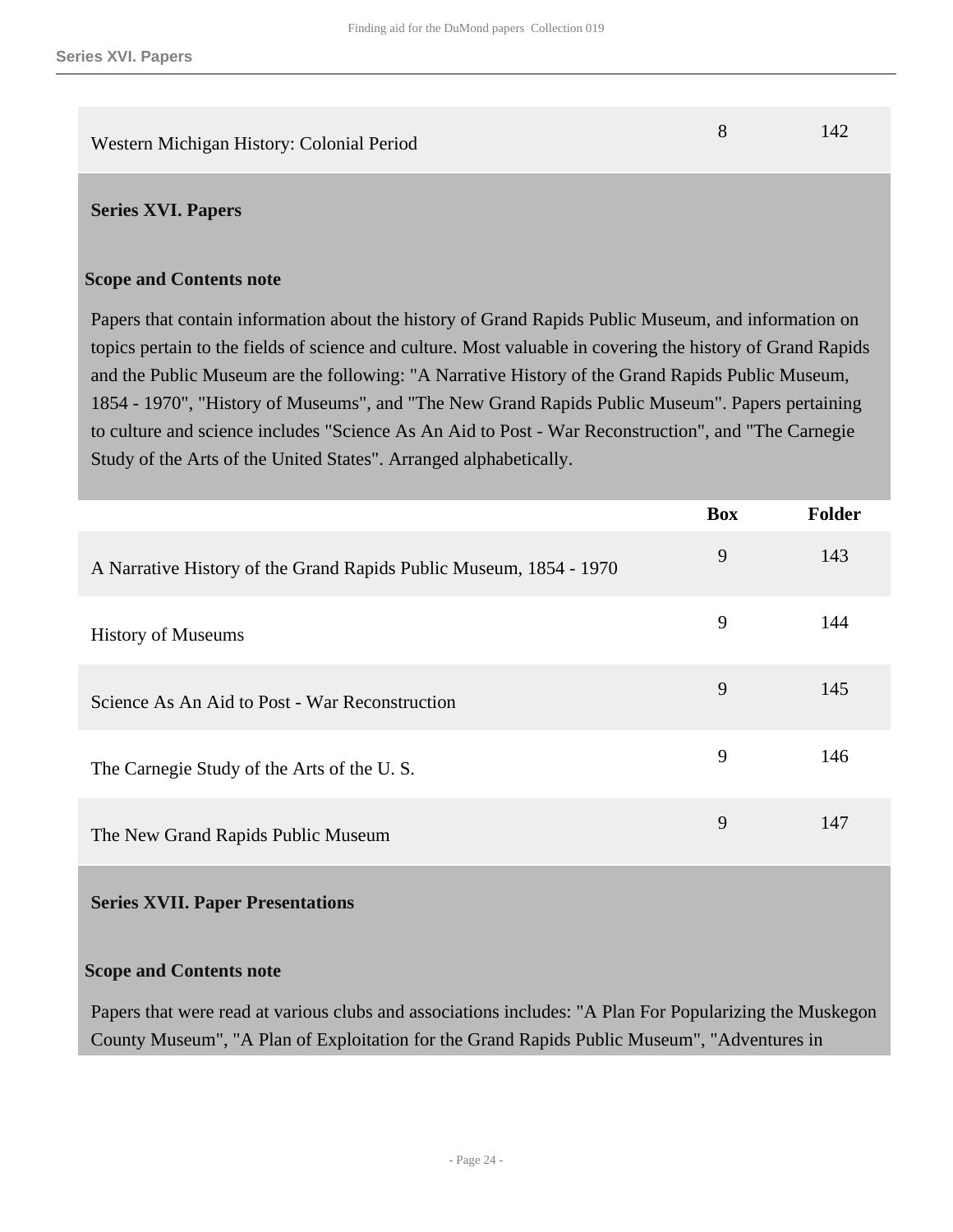Community Cooperation", "The Museum - Focal Point for Youth", and "Wares Museums Have to Sell". Arranged alphabetically.

|                                                           | <b>Box</b> | <b>Folder</b> |
|-----------------------------------------------------------|------------|---------------|
| A Plan For Popularizing the Muskegon County Museum        | 9          | 148           |
| A Plan of Exploitation For the Grand Rapids Public Museum | 9          | 149           |
| Adventures In Community Cooperation                       | 9          | 150           |
| The Museum - Focal Point For Youth                        | 9          | 151           |
| Wares Museums Have To Sell                                | 9          | 152           |

#### <span id="page-24-0"></span>**Series XVIII. Photographs**

#### **Scope and Contents note**

Photographs pertaining to the history of Grand Rapids, and museum exhibits. It includes the following: John Apsey; Drawing by Rowley Murphey; East Grand Rapids Grade School, 1910; Grand Rapids Public Museum; Honey Bee trees; Lakeside Club - Reeds Lake; lumber camp scene; Mastodon; San Ildefonso Pueblo; land oil burners; Farwell, Michigan Archaeological Society members, June 20, 1930; Milkman - George Young - 1930s; Mrs. Ralph Sasser Harletta, 1958; Previewing Topographic Relief map of Grand Rapids; and the Wreck of the Steamer' Walk - in - the - Water, 1821. Arranged alphabetically.

|                            | <b>Box</b> | <b>Folder</b> |
|----------------------------|------------|---------------|
| Apsey, John (1 total 9/99) | Q          | 153           |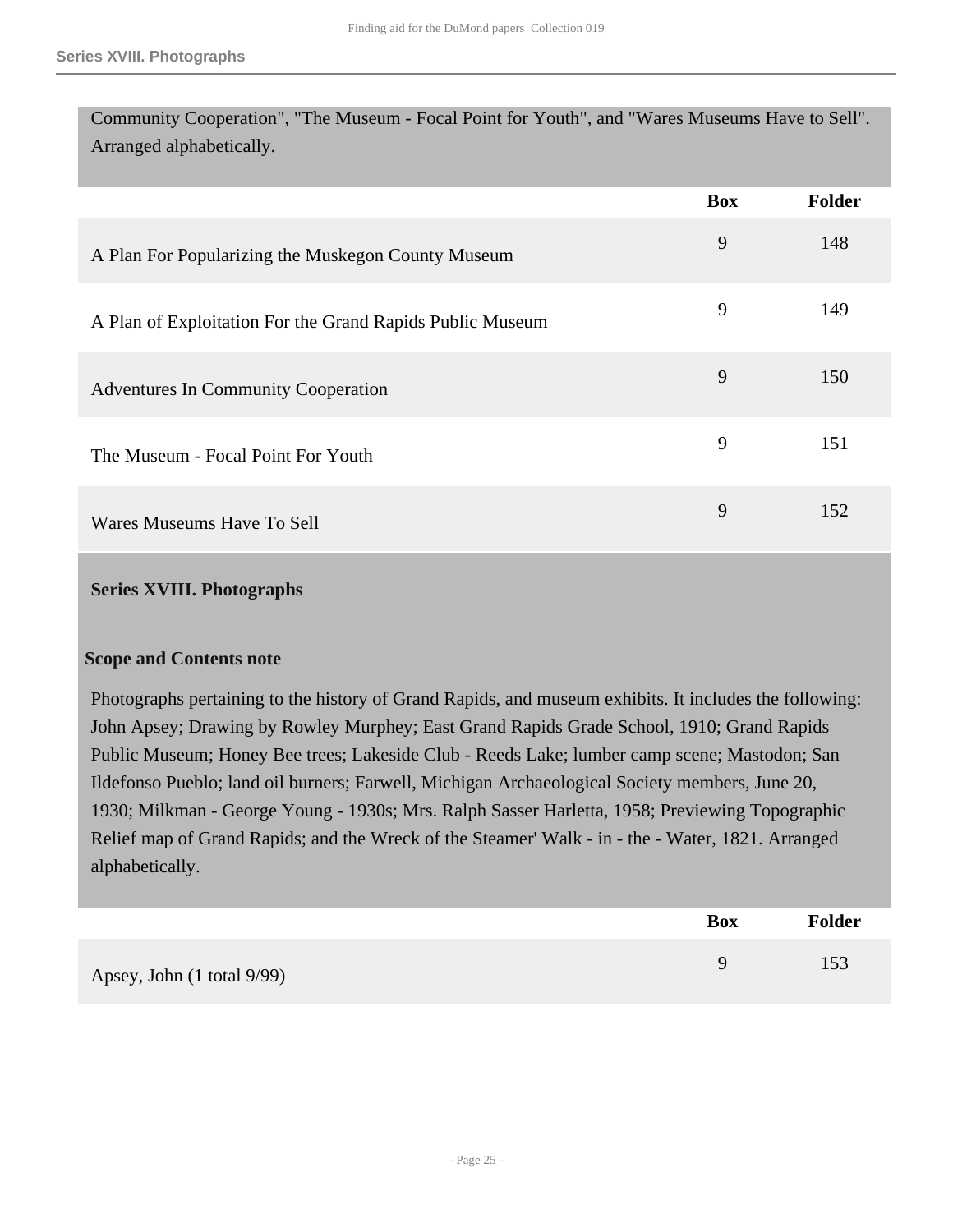| Drawing by Rowley Murphey (1 total 9/99)                                                 | 9  | 154  |
|------------------------------------------------------------------------------------------|----|------|
| Dutch Windmills (1 total 9/99)                                                           | 9  | 155  |
| East Grand Rapids Grade School (1 total 9/99) 1910                                       | 9  | 156  |
| Grand Rapids Public Museum (3 photos, 9/99)                                              | 9  | 157  |
| Grand Rapids Public Museum (4 negatives 9/99)                                            | 9  | 157a |
| Honey Bee Trees (10 total 9/99)                                                          | 9  | 158  |
| Lakeside Club - Reeds Lake (1 total 9/99)                                                | 9  | 159  |
| Lumber Camp Scene (2 total 9/99)                                                         | 9  | 160  |
| Mastodon, Whales, San Idle Fonso Pueblo, lard oil burners, Farwell (14<br>total $9/99$ ) | 9  | 161  |
| Michigan Archaeological Society Members, Norton Mounds (1 total<br>9/99) June 20, 1930   | 9  | 162  |
| Milkman, George Young (1 total 9/99) 1930s                                               | 9  | 163  |
| Ralph Sasser Harletta (1 total 9/99) 1958                                                | 9  | 164  |
| Museum Negatives - Index (1 total 9/99)                                                  | 10 | 165  |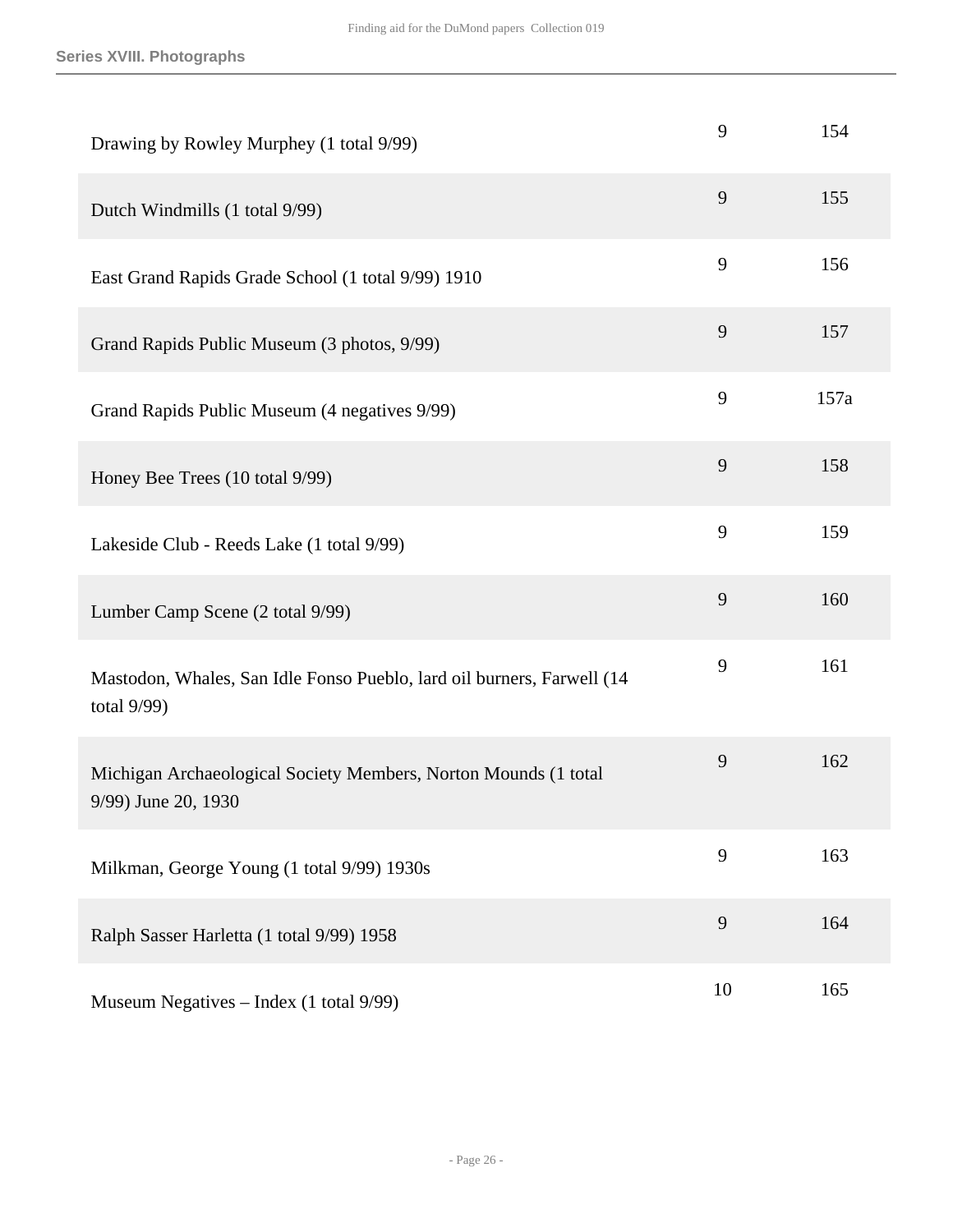| Topographic Relief Map of G.R. (1 total 9/99)          | Q. | 166 |
|--------------------------------------------------------|----|-----|
| The wreck of the Walk-in-the-Water (1 total 9/99) 1821 | Q  | 167 |

# <span id="page-26-0"></span>**Series XIX. Photographic Prints**

#### **Scope and Contents note**

Contains prints pertaining to American historic figures and places, and European royalty figures. In addition, there are miscellaneous prints: Morning Chimes, A Kiss for Papa, Just Nine Pounds, Little Daisy, and Christ Walking on the Sea. No arrangement.

|                                                                                                              | <b>Box</b> | <b>Folder</b> |
|--------------------------------------------------------------------------------------------------------------|------------|---------------|
| American Historical Figures and Places (13 total 9/99)                                                       | 9          | 168           |
| European Royalty Figures (7 total 9/99)                                                                      | 9          | 169           |
| Morning Chimes, A Kiss For Papa, Just Nine Pounds, Little Daisy, Christ<br>Walking on the Sea (5 total 9/99) | 9          | 170           |

#### <span id="page-26-1"></span>**Series XX. Programs**

## **Scope and Contents note**

Programs in regards to Musicals from 1903-1923. In addition, there are programs in regards to the Memorial Day of 1879, and the dinner given by the citizens of Grand Rapids, Michigan to the Honorary Commercial Commissioners from Japan, September 29, 1909. Arranged alphabetically.

**Box Folder**